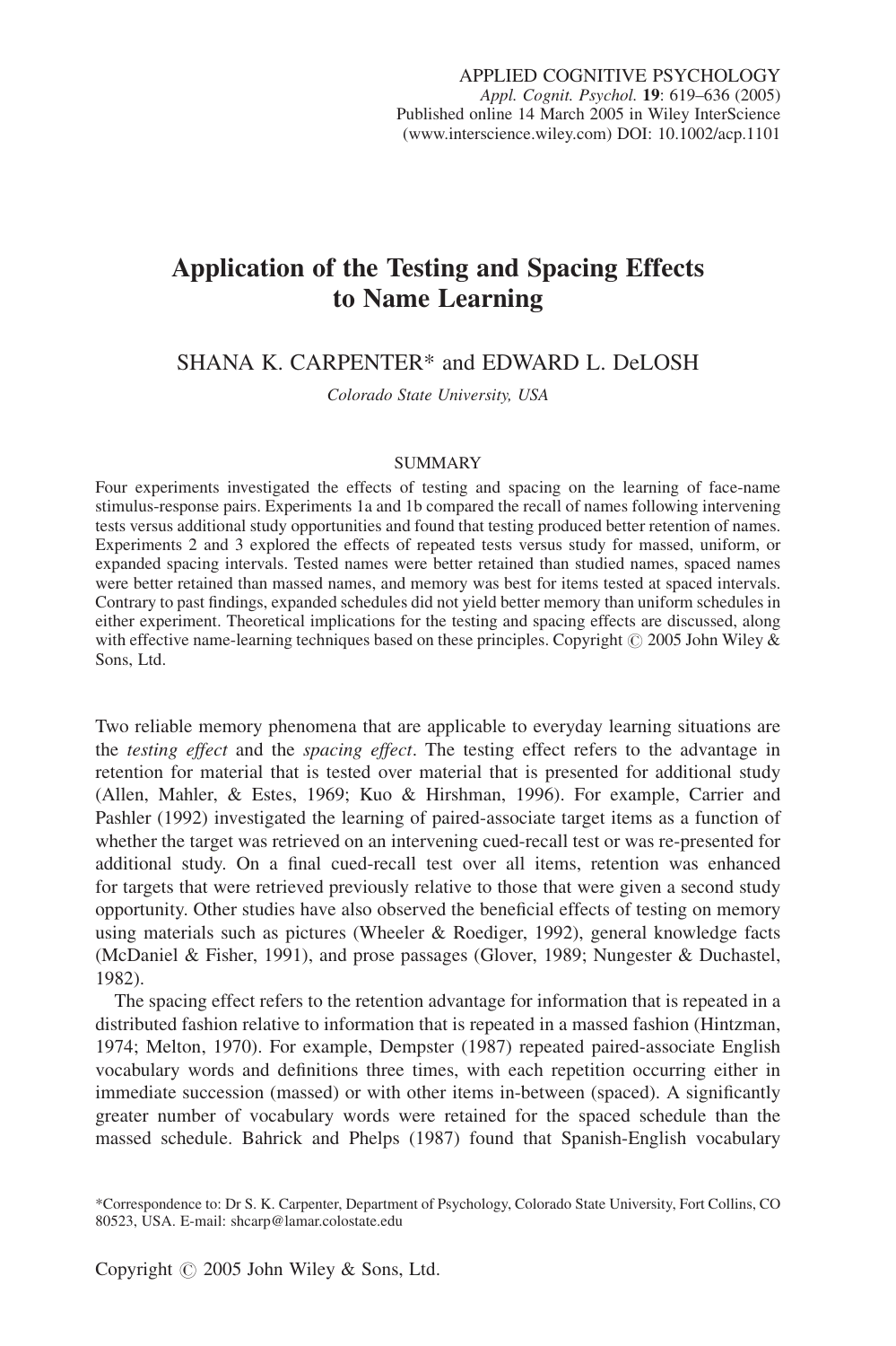words were better retained after 8 years when studied and re-learned at 30-day intervals, as compared to 1-day or 0-day intervals. The spacing effect has also been demonstrated using non-verbal materials such as pictures (Hintzman & Rogers, 1973).

The effects of testing and spacing can also be combined to enhance memory beyond the individual effects of either factor alone. For example, in studies investigating the effects of multiple test and study trials, test trials produced better memory than study trials, and spaced trials produced better memory than massed trials, such that the greatest overall retention occurred for tested items presented at spaced intervals (Cull, 2000; Izawa, 1992; Landauer & Eldridge, 1967). Thus, not only can testing and spacing improve memory independently (see Dempster, 1996; Schmidt & Bjork, 1992), their effectiveness can also be enhanced by combining factors in the form of repeated testing at spaced intervals.

One everyday task in which the testing and spacing effects may be useful is in the learning of peoples' names. Name-learning situations often include multiple opportunities for test or study, such that in the former case one attempts to retrieve a person's name, whereas in the latter case one asks the person to repeat their name. Multiple encounters with a person's name can also occur in massed or spaced fashion. Many everyday namelearning situations require a person's name to be retrieved in response to their face, so empirical research aimed at approximating realistic conditions should include the use of face-name stimulus-response pairs.

There is, however, relatively little research on testing and spacing effects using facename stimulus-response pairs. Such research is, however, of theoretical importance because explanations of testing and spacing are largely based on verbal learning studies, and there is good reason to question whether findings from verbal learning studies generalize to face-name learning. The primary goal of the current study is to determine whether or not testing and spacing effects do generalize to learning situations in which a person's face serves as a cue and their name as the target, and to consider the general implications of our findings for theories of testing and spacing effects.

#### FACE-NAME LEARNING

In studies using unfamiliar face-name stimulus-response pairs, it is well-documented that names are more difficult to recall than other types of biographical information about a person (Cohen & Burke, 1993; Cohen & Faulkner, 1986; Stanhope & Cohen, 1993). The advantage in recall for a person's occupation relative to a person's name is obtained even when the same word (e.g.  $baker$ ) is encoded as an occupation for one group and as a surname for a second group (McWeeny, Young, Hay, & Ellis, 1987). One popular explanation for the deficit in recall of names relative to other personal identity information is that names are less meaningful than other words used in everyday communication, and are therefore less likely to be represented in semantic memory (Cohen, 1990; Cohen & Burke, 1993). Cohen (1990) measured the rate of recall for both a name and personal possession associated with a face, as a function of whether the possession was a meaningful item (e.g.  $dog$ ) or a meaningless non-word item (e.g. wesp). The rate of recall for names was similar to that of meaningless possessions and inferior to that of meaningful possessions.

Manipulations designed to increase the meaningfulness of the association between a face and name reduce the usual deficit in name recall. Cohen (1990), for example, presented photographs of people paired with names and occupations, and varied the names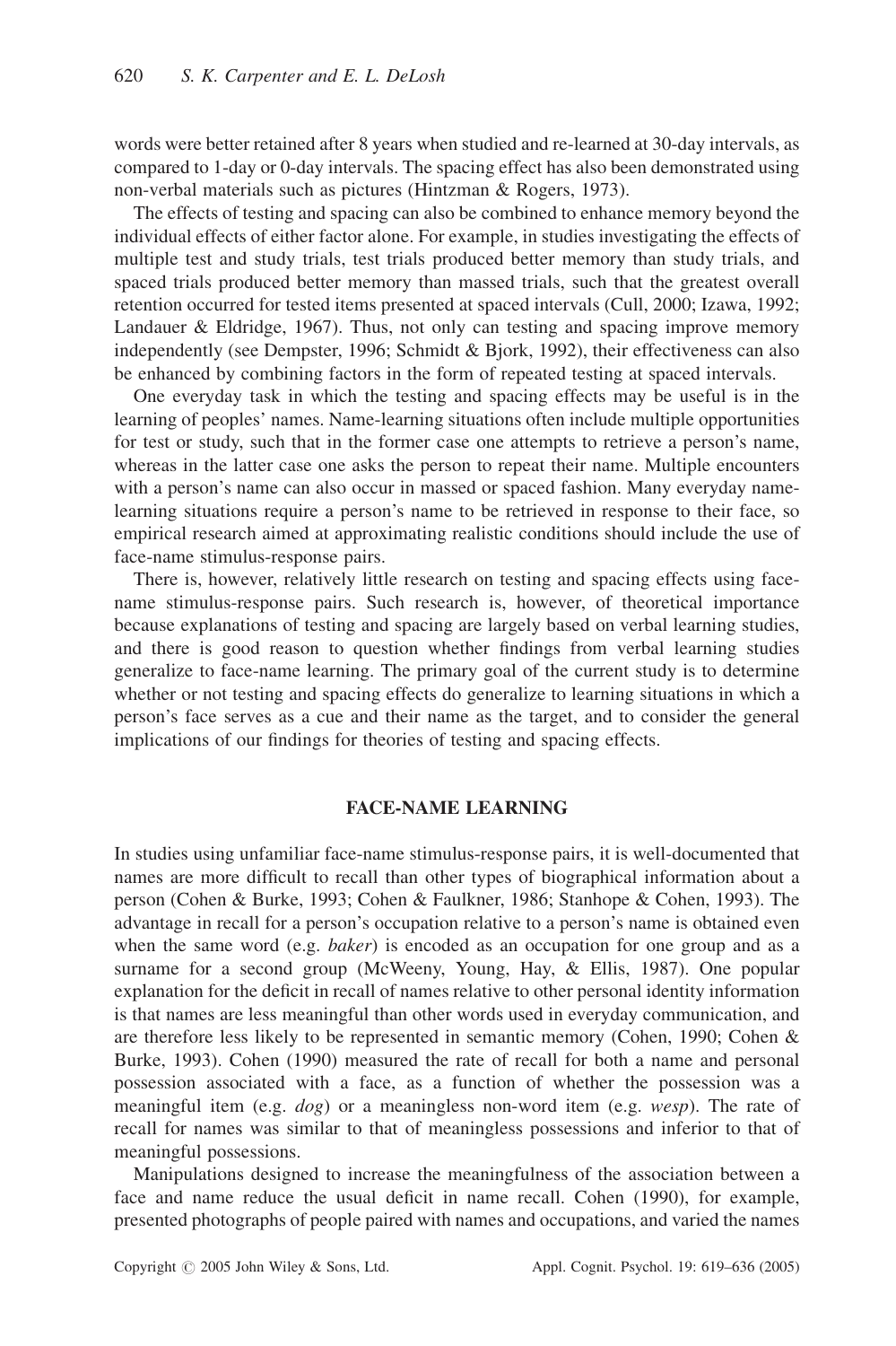and occupations so that they represented meaningful words or meaningless non-words (e.g. baker vs. hapton for names, and pilot vs. wesp for occupations). The disadvantage for name recall was reduced when the meaningfulness of the name was highlighted by presenting the meaningful name in the context of a meaningless occupation. Namelearning mnemonics that make use of semantic-based imagery also improve the recall of names from faces. One example is the mnemonic suggested by McCarty (1980), in which names are encoded by imagining the interaction between a person's face and a concrete transformation of their name (e.g. imagining a *bride* and an *ant* interacting with the face of Mr. Bryant). Learners usually do not employ such strategies on their own, however, and typically find it more difficult to associate a face to a name than to associate a face to meaningful information such as an occupation or possession. Thus, when learners are left to their own devices, they usually do not establish meaning-based associations between unfamiliar faces and names (Cohen, 1990; WcWeeny et al., 1987).

In short, unfamiliar face-name pairs represent associations between items that are pictorial and difficult to verbalize (a face) and items that are verbal yet relatively meaningless (a name). As such, it is not clear whether the testing and spacing effects observed with meaningful verbal material generalize to unfamiliar face-name pairs. This empirical question has potential implications for theories of testing and spacing effects, particularly with regard to the role of semantic processing in these effects. As an illustration, consider one well-known explanation of the spacing effect.

In his two-process theory, Greene (1989, 1990) proposed that for cued-memory tests, participants intentionally allocate rehearsal to items based on their perception of how easily the items will be remembered in the future. Because massed items seem more familiar than spaced items, they are rehearsed less, resulting in deficient processing of massed items relative to spaced items. Consistent with this view, Greene obtained a spacing advantage on cued-memory tests for intentional but not incidental learning conditions. In a follow-up study, Challis (1993) also observed spacing effects for cuedmemory tests given under intentional learning conditions. However, Challis also found a spacing advantage on cued-memory tests under incidental conditions when the encoding task directed attention to semantic features of items (i.e. a pleasantness or imagery rating task), but not when the encoding task directed attention to non-semantic features of items (i.e. a letter identification task). Challis' modified two-process theory therefore specifies that the spacing advantage on cued-memory tests results from deficient *semantic* processing for massed items relative to spaced items, rather than deficient processing per se. Based on this view, one would not expect a spacing effect with materials that are unlikely to engender semantic processing. Thus, if a robust spacing effect is observed with unfamiliar face-name stimulus-response pairs, this would suggest that deficient semantic processing for massed items does not fully account for the spacing advantage on cuedmemory tests.

#### PAST RESEARCH ON FACE-NAME LEARNING

Despite the empirical and theoretical issues outlined above, very few studies on the testing effect have used face-name stimuli, and to our knowledge, no studies on the spacing effect have used face-name stimuli. The few testing-effect studies that do exist were not constrained to face-name stimulus-response pairs or did not clearly differentiate test trials from study trials (see following page). Thus, it is not clear from these studies whether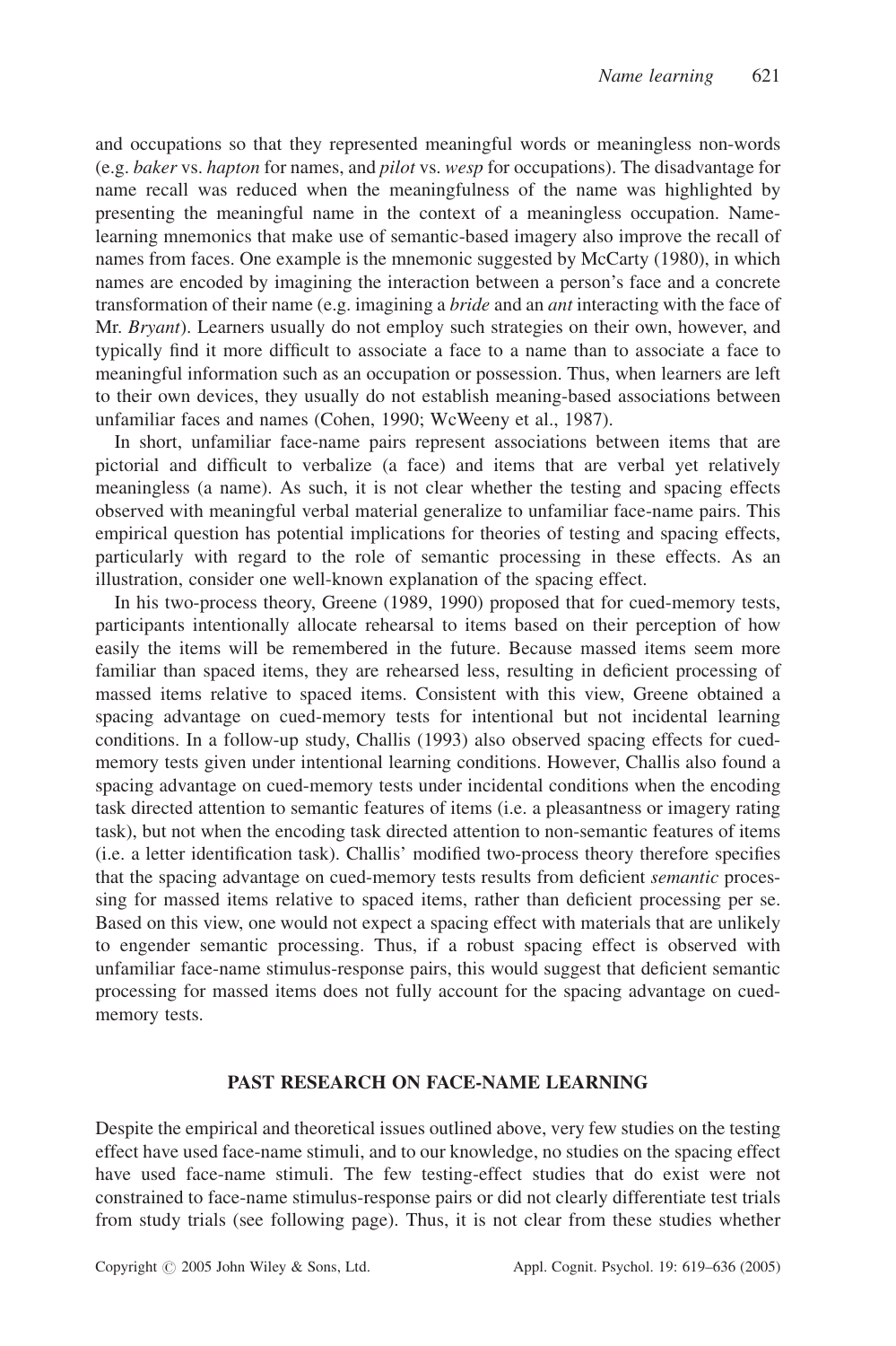testing reliably enhances name learning beyond that of additional study when a face is the only cue for retrieval.

Landauer and Bjork (1978, Experiment 2) used pictures of faces that were paired with first and last names and compared the effects of repeated test trials and study trials at two spacing intervals: a uniform schedule, with equal intervals between repetitions, and an expanded schedule, with increasing intervals between repetitions. Following presentation of the face and both names together, the face was presented again along with either the first or last name (the study condition), and the participant was required to retrieve the non-presented name (the test condition). On a final cued-recall test of all face-name stimulus-response pairs, retention was better for names that were tested than for names that were studied. There was also an interaction between the effects of testing and spacing such that tested items were better retained with the expanded interval schedule, but studied items were better retained with the uniform schedule. The advantage in retention for tested items that were repeated according to an expanded schedule was termed the expanded retrieval effect. Note, however, that the retrieval of tested items may have been supported by face-name associations and/or namename associations, so it is not clear whether the testing and expanded retrieval effects hold for circumstances in which a face is the only retrieval cue.

In subsequent research, Morris and Fritz (2000, 2002; see also Morris, Fritz, & Buck, 2004) compared test versus study conditions for a name-learning task presented in a real classroom setting. Students learned the names of their classmates by playing the name game, in which one student stated his or her name, then a second student stated this name and also added his or her own name. A third student then stated the first two names and added his or her own name, and so forth. In this manner, each student reviewed the names of all previous students before adding his or her name. In a test condition, students attempted to retrieve previous names, but in a study condition, students were given a list of the previous names and read them aloud. Final retention of names was superior for tested items than studied items. However, the test condition required participants to not only retrieve names, but also to listen to the retrieval of names by other students. Thus, students who were tested also received additional study opportunities by virtue of listening to fellow students.

Three issues have yet to be resolved in the literature on testing and spacing effects in name learning. First, it is not clear whether tests benefit retention of face-name stimulusresponse pairs relative to additional study, given the methodological issues described above. Second, it is not clear whether spaced presentations benefit retention of face-name stimulus-response pairs relative to massed presentation. Finally, the combined effects of testing and spacing on name learning are not well established because Landauer and Bjork's (1978) study is the only one to explore the effects of test versus study of face-name stimulus-response pairs at different spacing intervals. This lack of research is of particular concern because studies that have examined the combined effects of testing and spacing in the learning of verbal material (rather than names) have yielded mixed results. Cull (2000) compared test and study trials at massed, uniform and expanded intervals, and found that retention for both test and study trials was highest in the spaced conditions, with no difference between uniform and expanded intervals. Cull, Shaughnessy, and Zechmeister (1996), on the other hand, did observe the expanded retrieval effect when comparing massed, uniform and expanded test schedules, but they did not include study trials for comparison. Given the limited number of studies that have examined different spacing intervals and the mixed findings obtained in those studies, additional research on the combined effects of testing and spacing is warranted.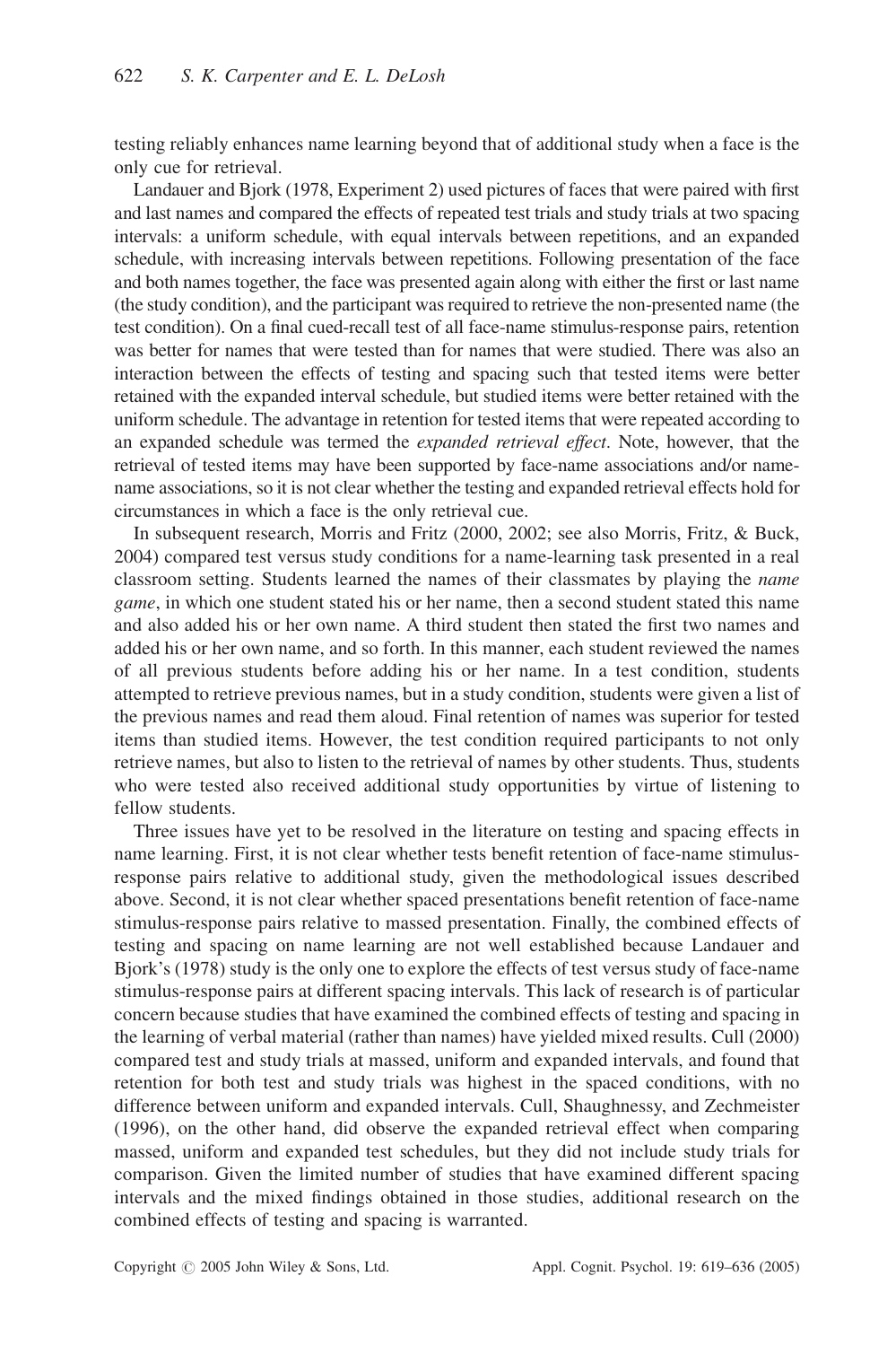The current study addresses the three issues outlined above by using face-name stimulus-response pairs under well-controlled conditions that are characteristic of research on testing and spacing effects with verbal material. Specifically, the goals of the study were to: (1) determine whether the testing effect holds for face-name learning by comparing retention associated with a single test without feedback to retention associated with an additional study opportunity (Experiments 1a and 1b), (2) determine whether the spacing effect holds for face-name learning by comparing retention associated with spaced presentations to retention associated with massed presentations (Experiments 2 and 3), and (3) explore the potential combined effects of testing and spacing by comparing retention for repeated test trials versus repeated study trials administered at varying spacing intervals (Experiments 2 and 3). If the testing and spacing effects do not hold for unfamiliar face-name pairs, this would suggest that semantic processing plays an important role in these effects. If the testing and spacing effects generalize to face-name pairs, this would implicate other mechanisms instead of or in addition to semantic processes.

### EXPERIMENT 1A

The primary purpose of Experiment 1a was to determine whether or not the advantage for testing over studying, as observed with verbal material, extends to face-name stimulusresponse pairs. Participants learned to associate individual names to faces by either attempting to retrieve the name when presented with only the face (test condition) or by viewing an additional presentation of the face and name together (study condition). In order to approximate the type of everyday name-learning situation in which a person's name is not immediately available to verify the accuracy of retrieval, the test conditions in all four experiments did not involve feedback. If name learning is enhanced after a single test opportunity without feedback, relative to an additional study opportunity, then more tested items than studied items should be retrieved on the final cued-recall test in Experiment 1a.

# Method

### **Participants**

Sixty-two undergraduate students volunteered for the experiment in order to fulfil partial requirements for an introductory psychology course at Colorado State University. Participants were tested individually on personal computers.

### **Materials**

A total of 48 colour photographs of non-famous faces (24 males and 24 females) were sampled from the online database at the University of Stirling (2003). All of the faces in the photographs were adult Caucasians, but faces were excluded if judged by the experimenters to have highly emotional expressions, distinctive accessories (i.e. glasses or jewellery), unusual hair colour or style, or unusual facial features. Each photograph was taken in front of a white background and was approximately 6 cm by 9 cm in size.

Forty-eight surnames were sampled from the norms published by Zechmeister, King, Gude, and Opera-Nadi (1975). Selected names were within one standard deviation of the mean ratings for frequency, familiarity, orthographic distinctiveness and pronounceability. Further sampling constraints were used so that all names were similar in length (between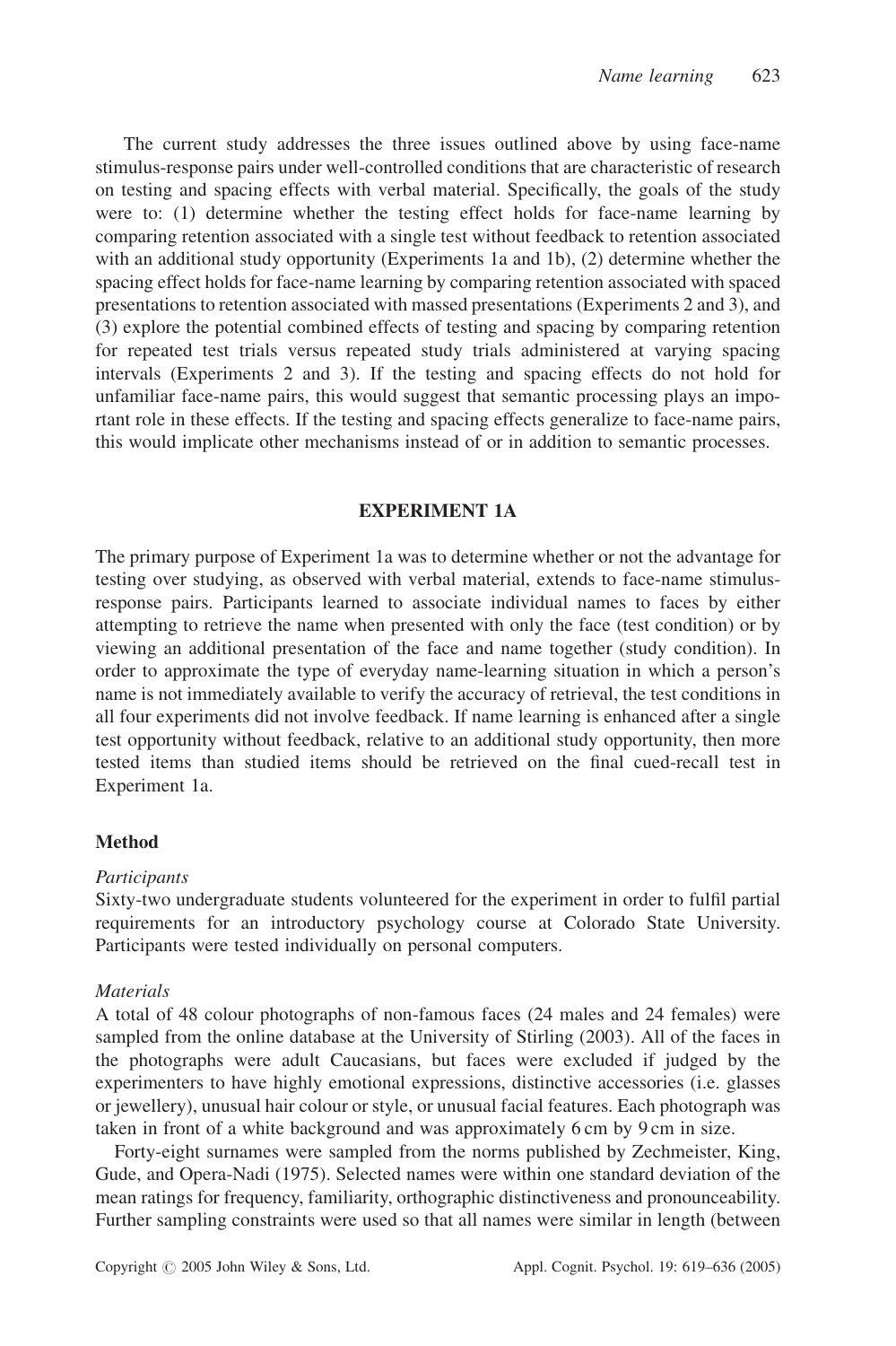five and eight letters), and dissimilar in phonology and orthography. The number of names sharing the same first letter was limited to three, and these names were comprised of unique subsequent letters to reduce confusion.

#### Design

The 48 faces were used to construct 12 different lists of four faces, with two males and two females in each list. The 12 lists of faces were the same for all participants and were given in the same order. Two of the lists were used as practice trials, one to illustrate study trials and the other to illustrate test trials. For practice lists, the pairing of names to faces was the same for all participants. For the experimental lists, five different random pairings of names to faces were used, counterbalanced across participants.

Out of the ten experimental lists, five were presented as study trials (ST) and five as test trials (TT). Both ST and TT consisted of a re-presentation of the face, along with the instructions, 'Please type the name of this person, followed by the ENTER key.' For ST, however, the name was re-presented below the face, requiring the participant to simply copy the name instead of retrieving it from memory. Thus, ST and TT were as similar as possible in all respects except for the act of retrieval in the TT. Lists were randomly assigned to the ST and TT conditions, then an alternate version was created such that all lists appearing as ST in the original version appeared as TT in the alternate version, and vice versa. These original and alternate versions were counterbalanced across participants. At the end of the experiment, all participants completed a cued-recall test to test memory for the names of the 40 experimental faces.

#### Procedure

Participants first read instructions on the computer monitor, then viewed the two practice lists followed by the ten experimental lists. Face-name pairs were presented sequentially for 6 s each, with the face in the centre of the computer screen and the name directly below it. The first letter of each name was capitalized and preceded by the appropriate title 'Mr.' or 'Ms.,' depending on whether the face was male or female. Items within a list were presented in a new random order for each list and each participant. Following presentation of the last list item, participants completed a 15 s distracter activity in which they were required to add together single digit numbers presented at 1 s intervals. Following the distracter task, all of the items from the most recent list were presented as a ST or TT, with the items shown in a new random order for each list and each participant. Participants were instructed to type in the name of each person, followed by the Enter key, or the Enter key alone if they were unable to retrieve the correct name during the TT. The names that participants typed appeared on the screen directly below the face for TT, and directly below the face and re-presented name for ST. There was no time limit for entering names, and no feedback was provided to verify the accuracy of responses on TT.

After completion of the last experimental list, participants completed another distracter task in which they were asked to type in the names of as many US states as they could remember during a 5-min time interval. After the 5-min distracter task, participants read the instructions for the final memory test. Participants were informed that they would be presented all of the faces from the experiment and would be required to type in the names of as many of them as they could remember. All 40 faces were then presented one at a time in a new random order for each participant. Similar to intervening TT, participants were instructed to type in each person's name followed by the Enter key, or just the Enter key if they were unable to retrieve the person's name. The names that participants typed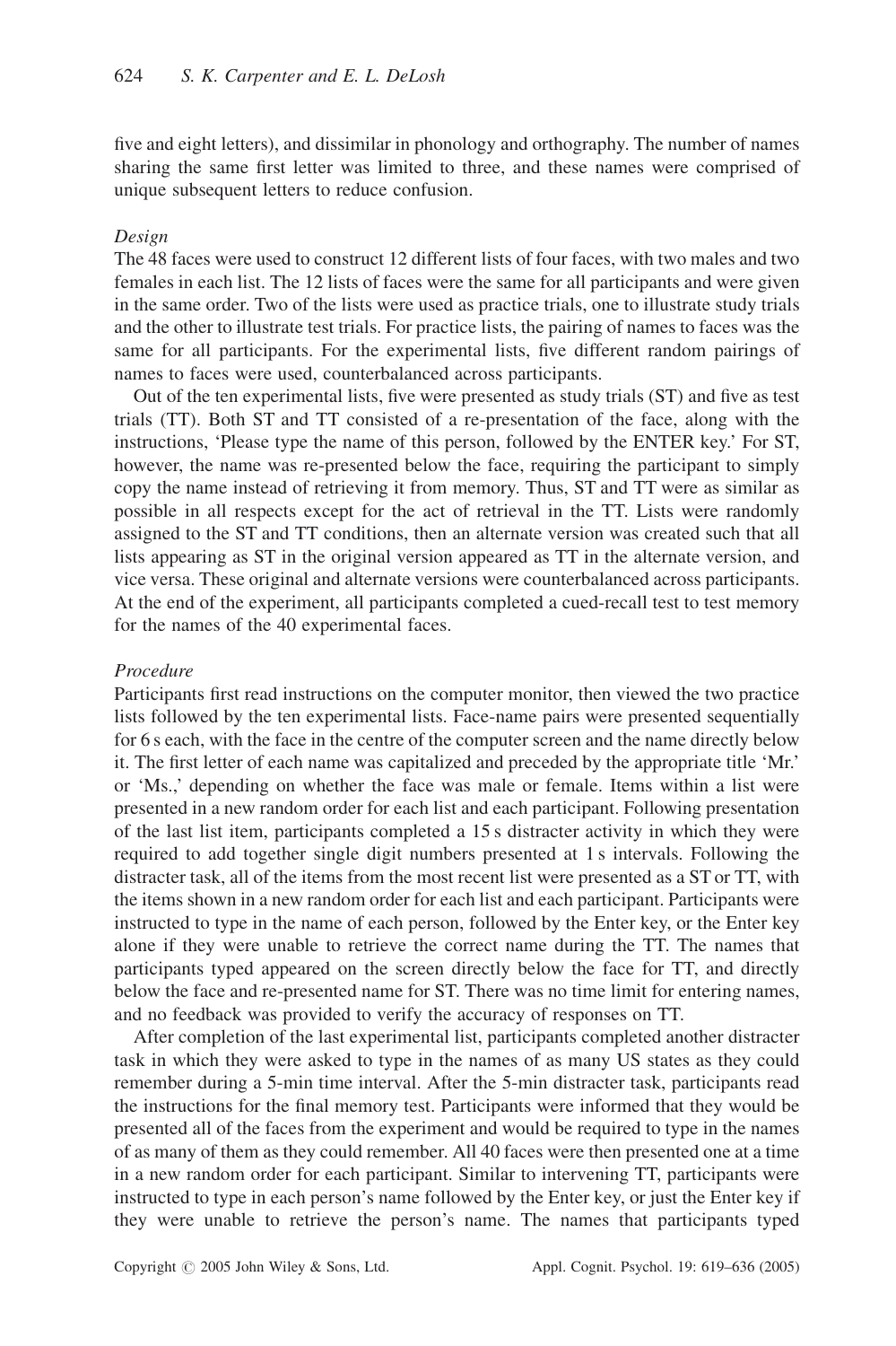appeared on the screen directly below the face. Unlimited time was allotted for retrieval of each name.

#### Results and discussion

We first computed the mean proportion of items correctly entered during the intervening test and study trials. Studied items were entered with 100% accuracy, whereas the mean proportion of tested items correctly entered was  $0.58$  ( $SD = 0.17$ ). We next computed the proportion of tested versus studied items retrieved on the final test. These proportions were submitted to a  $2 \times 5$  (Trial Type  $\times$  Name-Face Pairing) mixed analysis of variance (ANOVA), with trial type a within-participants factor and pairing a between-participants factor. This analysis revealed a significant main effect of trial type  $[F(1, 57) = 40.73$ ,  $p < 0.05$ , MSE = 0.007] such that tested items ( $M = 0.20$ , SD = 0.14) were better remembered than studied items ( $M = 0.10$ ,  $SD = 0.09$ ). There was no main effect of face-name pairing  $[F(4, 57) = 1.65, p > 0.05, MSE = 0.021]$  nor a Trial Type  $\times$  Pairing Interaction  $[F(4, 57) = 0.89, p > 0.05, MSE = 0.007$ . Thus, the retention of names was significantly better following TT than ST regardless of the particular pairing of names to faces.<sup>1</sup>

To our knowledge, this is the first experiment to show that the testing effect generalizes to face-name stimulus-response pairs under carefully controlled laboratory conditions. There was, however, a potential confound in Experiment 1 that may have contributed to the benefit of TT over ST. On ST, each name was re-presented below the corresponding face and participants were required to type the name directly below the name shown. One participant reported that under these conditions, it was not necessary to look at the face, but only at the name below it, in order to correctly type in the name. Thus, the face-name association may not have received additional study on ST, thereby accounting for the advantage of testing over studying. This potential confound was addressed in Experiment 1b.

#### EXPERIMENT 1B

Given the paucity of research on testing effects in name learning, Experiment 1b was conducted as a replication of Experiment 1a, with one minor modification. In the study condition, the name was re-presented above the face rather than below it, and the name that participants entered still appeared below the face. As such, the face appeared between the correct name and the participant's entry of the name, making it more likely that participants would look at and attend to the face while entering the name. In all other respects, the method used in Experiment 1b was identical to that used in the above experiment. On the intervening test and study trials for the 59 new participants in Experiment 1b, studied items were entered with 100% accuracy, whereas the mean proportion of tested items correctly entered was 0.55 ( $SD = 0.17$ ). A 2  $\times$  5 (Trial Type  $\times$ Name-Face Pairing) mixed ANOVA showed that memory was significantly better for

<sup>&</sup>lt;sup>1</sup>We also examined final test performance conditionalized upon successful performance during intervening test and study trials. In Experiments 1a, 1b, and 2, analysis of these conditionalized scores revealed the same pattern of significant effects as those of the unconditionalized scores. In Experiment 3, analysis of conditionalized and unconditionalized scores also revealed the same pattern of significant main effects, however a significant Trial x Interval Interaction for conditionalized scores indicated that final retention was significantly better for test over study trials at uniform and expanded intervals but not at massed intervals.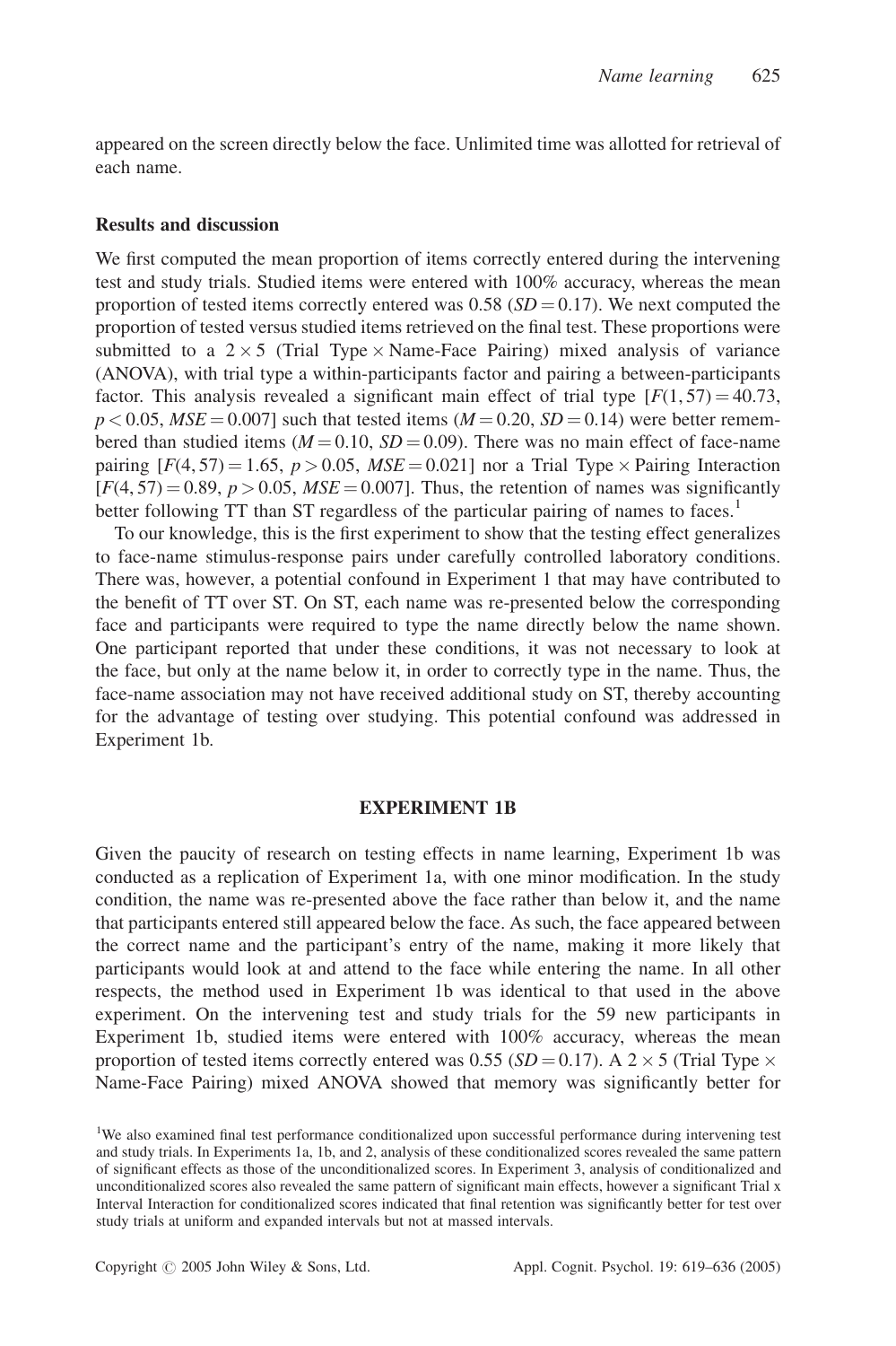tested items  $(M=0.20, SD=0.12)$  than studied items  $(M=0.11, SD=0.11)$ ,  $F(1, 54) = 43.18$ ,  $p < 0.05$ ,  $MSE = 0.006$ . There was neither a main effect of face-name pairing  $[F(4, 54) = 1.24, p > 0.05, MSE = 0.027]$  nor a Trial Type  $\times$  Pairing Interaction  $[F(4, 54) = 0.38, p > 0.05, MSE = 0.006]$ . Thus, in all respects, Experiment 1b replicated the results of Experiment 1a.

The testing advantages observed in Experiments 1a and 1b are consistent with the results of previous studies on testing effects in name learning (see Landauer & Bjork, 1978; Morris & Fritz, 2000, 2002; Morris et al., 2004). The present findings also extend on past results in showing that testing effects hold (a) for the learning of face-name stimulusresponse pairs when faces serve as the only cues for corresponding names, and (b) under carefully controlled laboratory conditions that disentangled study and test conditions. Thus, the first issue outlined in the Introduction, whether or not the testing effect holds for the learning of face-name stimulus-response pairs, was answered affirmatively. The second and third issues, whether or not the spacing effect holds for face-name stimulusresponse pairs and whether or not the effects of testing and spacing interact, were addressed in Experiments 2 and 3.

#### EXPERIMENT 2

The purpose of Experiment 2 was to examine the spacing effect, as well as possible combined effects of testing and spacing, on name learning. Landauer and Bjork (1978) conducted the only known study using face-name stimulus-response pairs in which test and study trials were administered at uniform versus expanded spacing intervals, but they did not include a massed interval to investigate the spacing effect. In their study, 15 faces were paired with first and last names. During initial presentation, the faces were simultaneously projected onto a screen and each name was referenced on one of 15 cards given to participants. A fixed amount of time was allotted for participants to look at the name on each card and associate it with the face on the screen, and participants were required to change cards in response to a timed cue. For the intervening study and test conditions, all 15 faces were presented simultaneously, but only one name appeared on the card that corresponded to each face, and participants were required to recall the nonpresented name that was associated with the presented name. The names that appeared on the card therefore served as study items, whereas the non-presented names that participants retrieved served as test items. There were four repetitions of each item, given at uniform intervals (with three intervening items between repetitions, expressed as 3–3–3– 3) or expanded intervals (with no intervening items between presentation and first repetition, one between first and second repetition, three between second and third repetition, and eight between third and fourth repetition, expressed as 0–1–3–8).

Our Experiment 2 was modified in a number of ways to enhance experimental control and achieve greater consistency with more recent research. Study and test items were not associated with one another (as was the case for the first and last names in Landauer  $\&$ Bjork's, 1978 study), instead each face was paired with just one name, and stimuli were presented sequentially instead of simultaneously. Sequential presentation provided better control of both processing time and the number of intervening items that defined spacing intervals. Similar to the more recent designs of Cull and colleagues (Cull, 2000; Cull et al., 1996; see also Landauer & Bjork, 1978, Experiment 1), we also included a massed condition, used three repetitions instead of four, and increased the number of items to 30.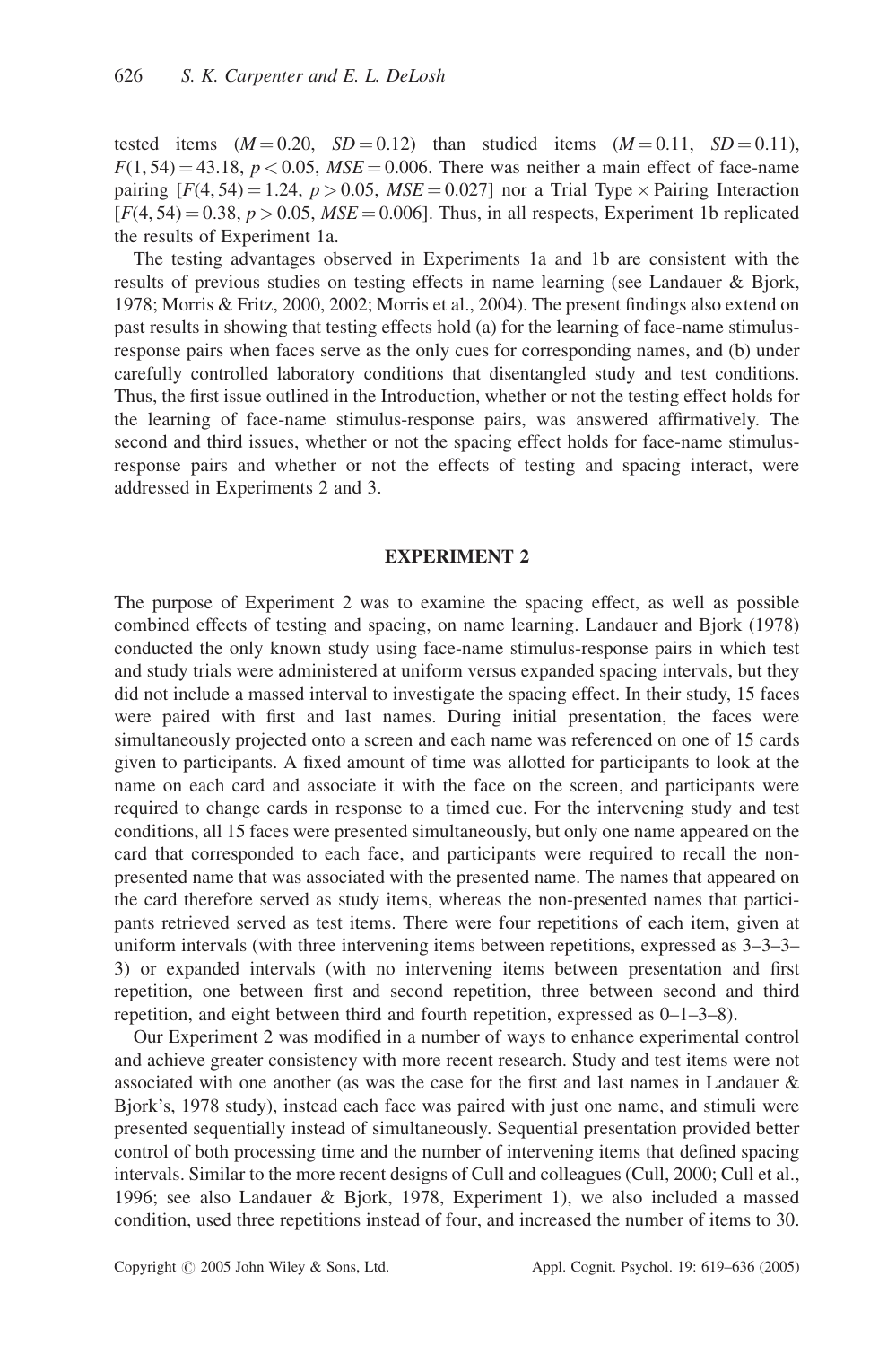Based on existing research, we expected better retention for tested items than for studied items, better retention for spaced items than for massed items, and a combination between the effects of testing and spacing such that final retention would be best for tested items given at spaced intervals.

A secondary purpose of Experiment 2 was to examine uniform versus expanded spacing intervals, given that prior research has been mixed as to whether an expanded schedule produces better memory than a uniform schedule for tests without feedback. Landauer and Bjork (1978) obtained an advantage for expanded over uniform tests using face-name pairs, and this pattern was replicated by Cull et al. (1996, Experiments 1 through 4) using first- and last-name pairs and general knowledge facts. However, subsequent research using verbal material has failed to replicate this finding (Cull, 2000).

## Method

### **Participants**

Sixty-five undergraduate students were sampled from the same participant pool used in Experiments 1a and 1b. Participants were tested individually on personal computers.

### Design

Experiment 2 included 30 of the face-name stimulus-response pairs that were used in Experiments 1a and 1b. A complete within-subjects design was used to manipulate the type of trial (TT or ST) and spacing interval (massed, uniform, or expanded), with spacing defined by the number of intervening items between repetitions. Intervening items consisted of experimental items (test and study items) and filler items (a group of oncepresented, untested control items). A total of 18 filler items were required to achieve the appropriate spacing schedules. Each of the 30 experimental items was encountered four times. The first encounter occurred during the initial presentation of all items, and the next three encounters were repetitions of test and study items that were either massed, uniform, or expanded. In the massed condition, no intervening items occurred between the initial presentation and three repetitions (0–0–0). In the uniform condition, three intervening items occurred between initial presentation and the three repetitions (3–3–3). In the expanded condition, one intervening item occurred between initial presentation and first repetition, three intervening items between first and second repetition, and five intervening items between second and third repetition  $(1-3-5)$ . The uniform and expanded schedules were selected so that the total number of intervening items from initial presentation to final repetition would be the same.

The 30 experimental items were divided into three groups of ten (five males and five females) for the massed, uniform and expanded schedules. Each group of ten was further divided into five items each that served as study items and test items. Three different versions of the experiment were created so that each group of ten items appeared equally often in massed, uniform, and expanded intervals. For each of these three versions, an alternate version was also created so that the group of items appearing as test items in the original version appeared as study items in the alternate version, and vice versa.

### Procedure

Participants first read instructions on the computer monitor, then all items were presented in a sequential fashion for 6 s each. Test and study items were repeated three additional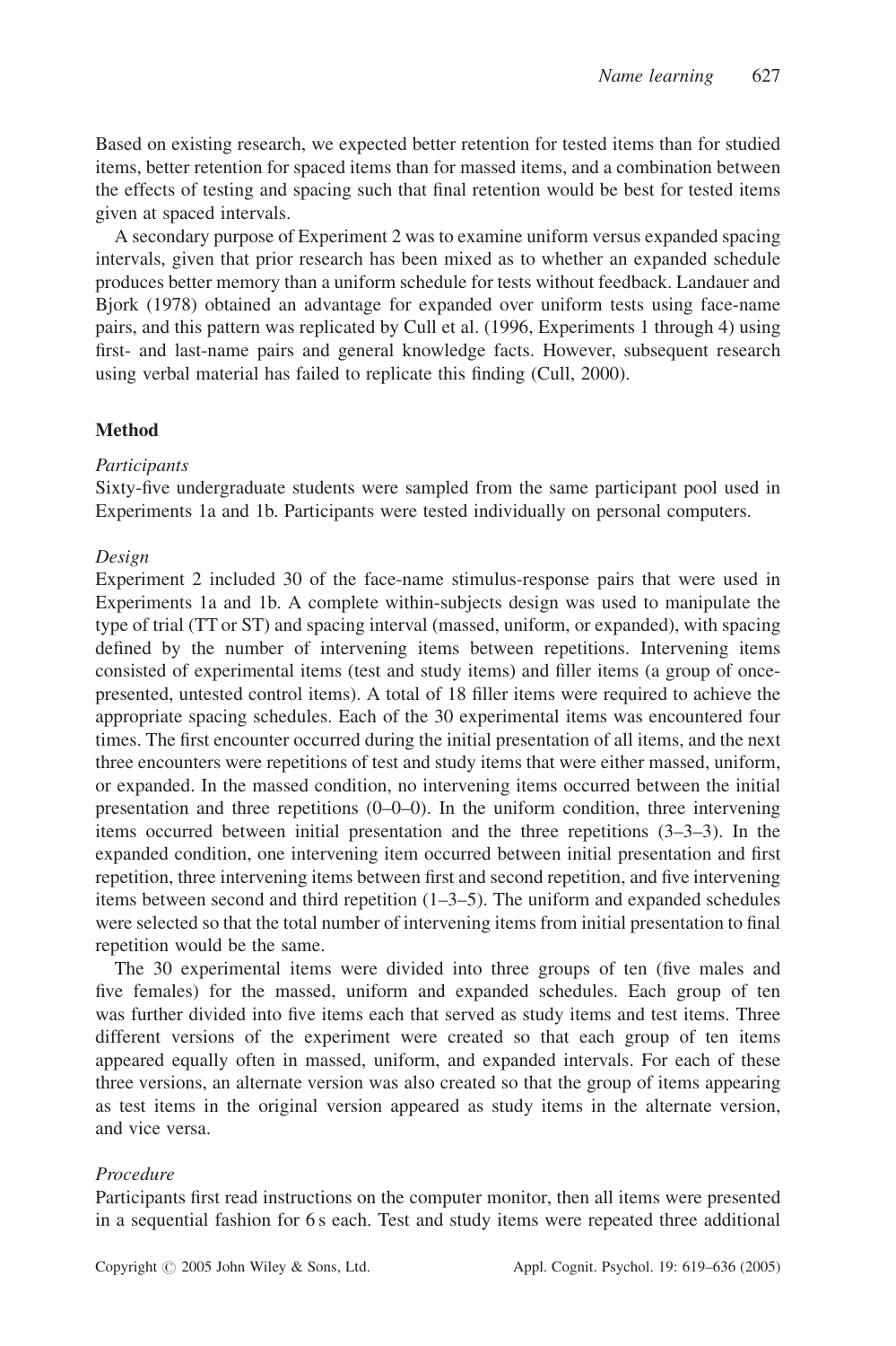times, paced by participants. The order of presentation of each type of item (test or study) and each spacing condition (massed, uniform, or expanded) was random and unpredictable. Both TT and ST consisted of a re-presentation of the face, along with the instructions, 'Please type the name of this person, followed by the ENTER key,' with the name represented above the face on ST but not TT. No feedback was provided to verify the accuracy of retrieval on TT.

Following the presentation of all items and repetitions, participants engaged in the same distracter activity as used in Experiments 1a and 1b, in which they attempted to remember as many US states as possible during a 5-min period. After the distracter activity, participants were given instructions for the final memory test, then all 48 faces (the 30 experimental faces plus the 18 filler items) were presented in random order and participants were asked to type each person's name followed by the Enter key, or the Enter key alone if they were unable to retrieve the name. Participants were given as much time as needed on the final test.

#### Results and discussion

The mean proportion of names correctly entered on the intervening test was computed for each trial type (TT or ST) and spacing interval (massed, uniform, or expanded). Studied items were entered with 100% accuracy for each of the three spacing intervals, whereas the mean proportion of names correctly entered on test trials was  $0.94$  ( $SD = 0.11$ ) for massed intervals, 0.54 ( $SD = 0.22$ ) for uniform intervals, and 0.74 ( $SD = 0.21$ ) for expanded intervals. A one-way repeated measures ANOVA revealed a significant difference in intervening test accuracy across the three spacing intervals  $[F(2, 128) = 85.25, p < 0.05, MSE = 0.03]$ , and Bonferroni's post-hoc tests indicated that intervening test accuracy was significantly higher for the massed interval compared to the expanded interval, and significantly higher for the expanded interval compared to the uniform interval.

The mean proportion of names correctly retrieved on the final test was computed for each trial type and spacing interval (see Table 1). These proportions were submitted to a  $2 \times 3$  (Trial Type x Interval) repeated-measures ANOVA, which yielded significant main effects of trial type  $[F(1, 64) = 32.29, p < 0.05, MSE = 0.02]$  and interval  $[F(2, 128) =$ 33.31,  $p < 0.05$ ,  $MSE = 0.03$ , and a significant Trial Type x Interval Interaction  $[F(2, 128) = 6.18, p < 0.05, MSE = 0.03]$ . Tested items were remembered significantly better than studied items. Bonferroni's post-hoc tests showed that retention was significantly better for the uniform interval compared to the expanded interval, and for the expanded interval compared to the massed interval. Although an advantage for tested as opposed to studied items occurred at both uniform and expanded intervals, there was no advantage for tested as opposed to studied items at massed intervals. Only items from the uniform and expanded conditions were recalled at significantly higher rates than the nonrepeated filler items, which were recalled at a mean rate of  $0.09$  ( $SD = 0.07$ ).

All predictions for Experiment 2 were confirmed and the results fully replicated previous research by Cull (2000), who also observed combined advantages for testing and spacing, along with the absence of a testing effect under massed conditions. Contrary to the findings of Landauer and Bjork (1978), however, expanded test trials did not yield greater retention than uniform test trials. The next experiment considers one possible reason why the expanded retrieval effect was not observed in the present experiment.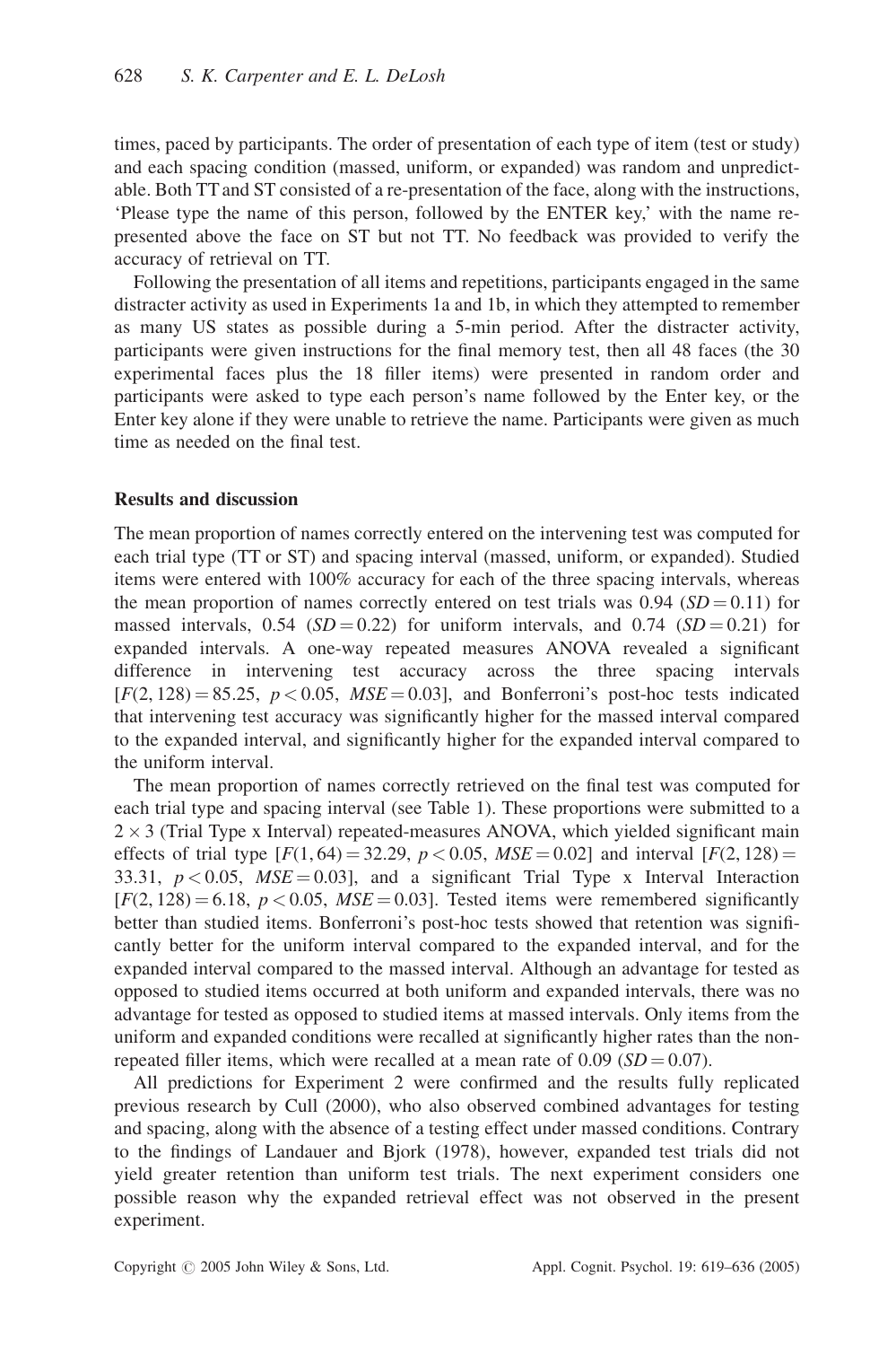### EXPERIMENT 3

Bjork (1988) suggests that the expanded retrieval effect occurs to the extent that expanded tests are progressively more difficult relative to uniform tests, provided that the initial retrieval attempt is successful. The expanded test schedule used in our Experiment 2 may not have been progressively more difficult than the uniform schedule, however. In fact, the accuracy rates on the intervening tests suggested that the uniform schedule may have been more difficult than the expanded schedule. With uniform and expanded schedules of 3–3–3 and 1–3–5, respectively, only the last test may have been more difficult in the expanded condition than the uniform condition. Thus, Experiment 3 was conducted to test the assumption that progressive retrieval difficulty enhances retention by comparing the uniform interval of 3–3–3 to a new expanded interval of 3–5–7. This effectively controlled the difficulty of the first retrieval attempt across conditions, while increasing the difficulty of the two subsequent retrieval attempts for the expanded condition.

## **Method**

Sixty-nine new participants were sampled from the same participant pool used in Experiments 1a, 1b and 2. Participants were tested individually on personal computers. The design and procedure were identical to those of Experiment 2, the only difference being the inclusion of the 3–5–7 expanded interval instead of a 1–3–5 expanded interval.

### Results and discussion

The mean proportion of names correctly entered on the intervening test was computed for each trial type (TT or ST) and spacing interval (massed, uniform, or expanded). Studied items were entered with 100% accuracy for each of the three spacing intervals, whereas the mean proportion of names correctly entered on test trials was  $0.97$  ( $SD = 0.09$ ) for massed intervals, 0.54 ( $SD = 0.24$ ) for uniform intervals, and 0.57 ( $SD = 0.23$ ) for expanded intervals. A one-way repeated measures ANOVA revealed a significant difference in intervening test accuracy across the three spacing intervals  $[F(2, 136) =$ 141.7,  $p < 0.05$ , MSE = 0.03], and Bonferroni's post-hoc tests indicated that intervening test accuracy was significantly higher for the massed intervals compared to the uniform and expanded intervals, but was not significantly different for uniform and expanded intervals.

The proportion of names correctly retrieved on the final test was computed for each trial type and spacing interval (see Table 1). These proportions were submitted to a  $2 \times 3$  (Trial Type  $\times$  Interval) repeated measures ANOVA, which revealed significant main effects of trial type  $[F(1, 68) = 3.90, p < 0.05, MSE = 0.04]$  and interval  $[F(2, 136) = 55.29,$  $p < 0.05$ ,  $MSE = 0.03$ ], and a non-significant Trial Type x Interval interaction,  $F(2, 136) = 1.14$ ,  $p < 0.05$ ,  $MSE = 0.03$ . Tested items were better remembered than studied items. Bonferroni's post-hoc tests revealed that retention was significantly better for the expanded and uniform intervals than the massed interval, with no difference between expanded and uniform intervals. Memory was nominally (but not significantly) better for TT over ST in the uniform and expanded conditions, but not in the massed condition. Only items from the uniform and expanded conditions were recalled at significantly higher rates than the non-repeated filler items, which were recalled at a mean rate of 0.11 ( $SD = 0.07$ ).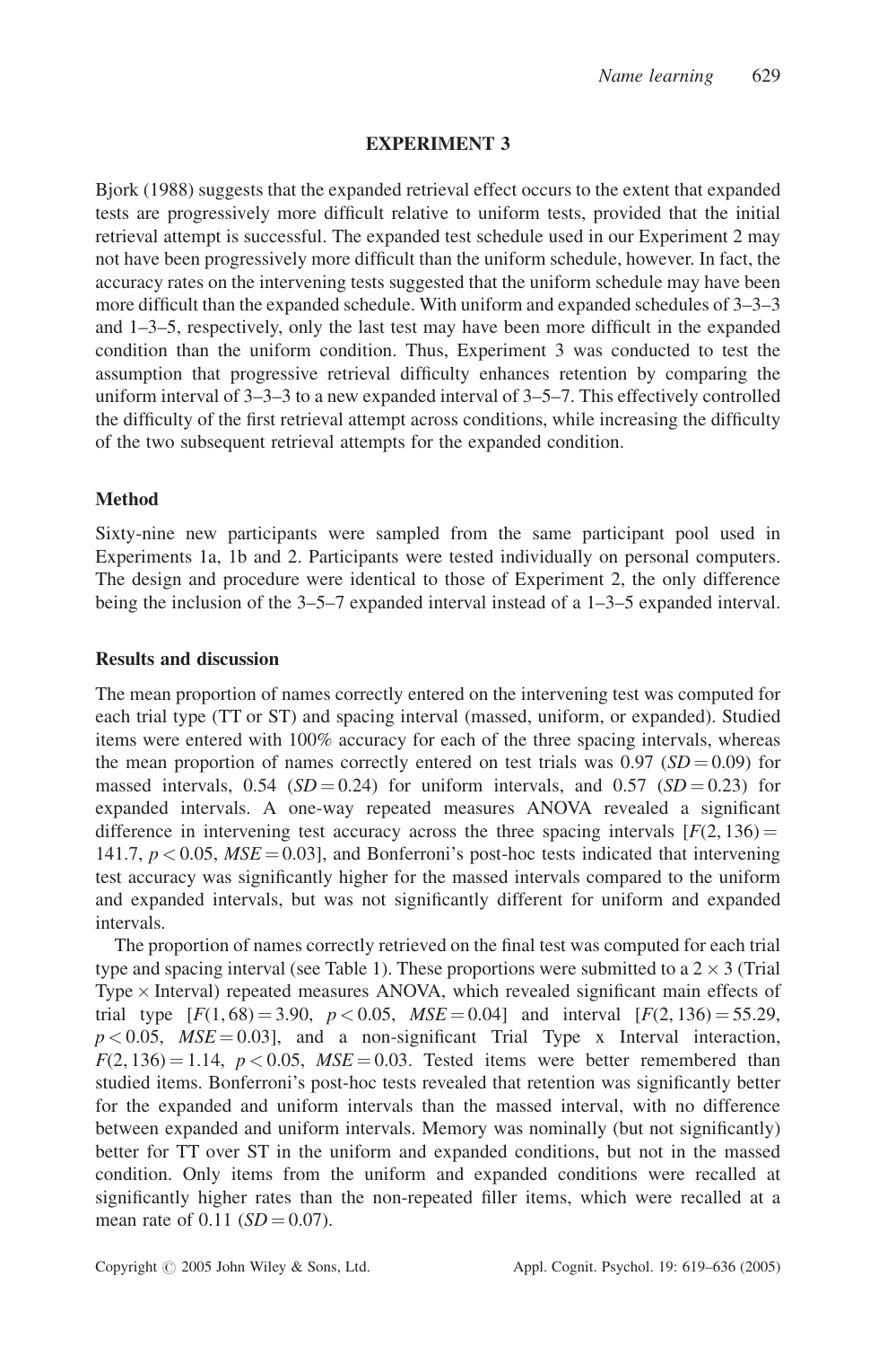| Spacing schedule                          | Type of item |             |            |
|-------------------------------------------|--------------|-------------|------------|
|                                           | Study        | <b>Test</b> | Total      |
| Experiment 2 $(3-3-3 \text{ vs. } 1-3-5)$ |              |             |            |
| Massed                                    | 0.08(0.14)   | 0.08(0.12)  | 0.08(0.13) |
| Uniform                                   | 0.18(0.22)   | 0.30(0.21)  | 0.24(0.22) |
| Expanded                                  | 0.12(0.15)   | 0.26(0.23)  | 0.19(0.20) |
| Total                                     | 0.13(0.18)   | 0.21(0.21)  |            |
| Experiment 3 $(3-3-3 \text{ vs. } 3-5-7)$ |              |             |            |
| Massed                                    | 0.11(0.16)   | 0.11(0.14)  | 0.11(0.15) |
| Uniform                                   | 0.24(0.23)   | 0.32(0.20)  | 0.28(0.21) |
| Expanded                                  | 0.28(0.23)   | 0.33(0.21)  | 0.30(0.22) |
| Total                                     | 0.21(0.21)   | 0.25(0.21)  |            |

Table 1. Mean proportion of names recalled on the final test as a function of item type and spacing schedule

Note: Standard deviations are given in parentheses.

Like Experiment 2, an expanded retrieval effect was not observed, despite our use of an expanded interval (3–5–7) that would be expected to be progressively more difficult than the uniform interval (3–3–3). This result is contrary to those of Cull et al. (1996) and Landauer and Bjork (1978), who obtained the expanded retrieval effect using expanded schedules of overall spacing that were very similar to the one used here. Note, however, that Cull (2000) used the same schedule as Cull et al. and also failed to obtain the expanded retrieval effect. Possible explanations for these mixed results are discussed below.

#### GENERAL DISCUSSION

#### The testing effect and name learning

The current study addressed several questions concerning the applicability of the testing and spacing effects to the retention of names when faces serve as memory cues. First consider the testing effect. Landauer and Bjork's (1978) research on the testing effect in name learning was not constrained to face-name stimulus-response pairs, such that retrieval could have been supported by face-name associations or name-name associations. Other studies by Morris and colleagues used a protocol in which tested items were given additional study opportunities in addition to being tested (Morris & Fritz, 2000, 2002; Morris et al., 2004). The present experiments, on the other hand, focused on the learning of face-name stimulus-response pairs while disentangling testing from additional study opportunities. All four experiments revealed a significant advantage in retention for tested items relative to studied items, extending on past research in showing that tests benefit memory for names when faces serve as the only cues. Also note that in past namelearning studies, items were tested multiple times and/or feedback was provided. The present study demonstrated that the testing advantage is reliable for a single test without feedback (Experiments 1a and 1b) and for multiple tests without feedback (Experiments 2 and 3).

Such a pattern of results using unfamiliar face-name pairs suggests that semantic processing is unlikely to account for the testing effect under all circumstances. A number of theoretical explanations for the testing effect have been proposed (for a review, see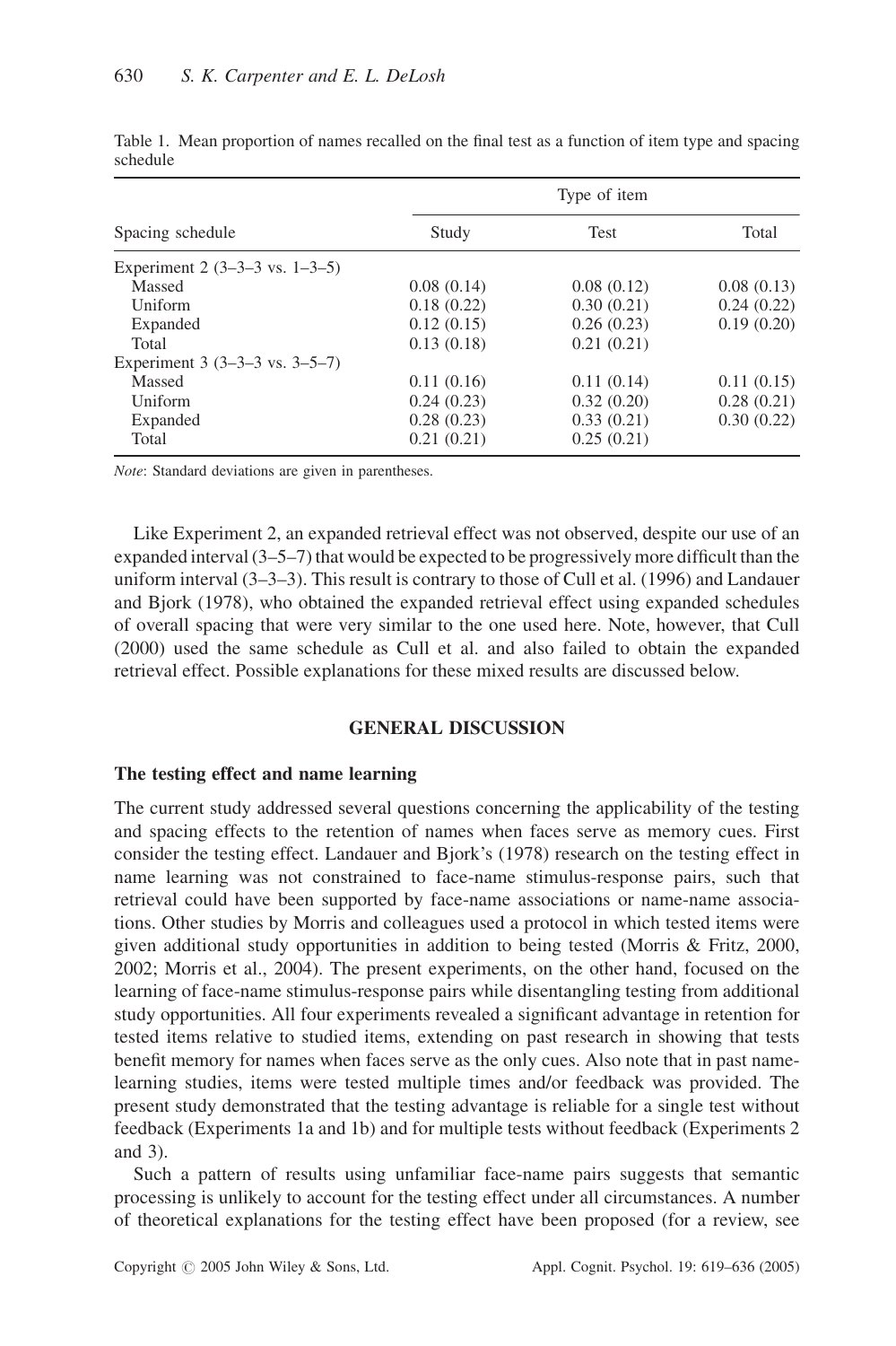Dempster, 1996), however, the role of semantic processing is presently unspecified, as many theories of the testing effect have not been developed to the same degree as those of the spacing effect. Nonetheless, the current results help to guide future theorizing by demonstrating that significant testing effects do emerge using non-semantic material, which rules out a general explanation based on semantic processing.

### The spacing effect and name learning

Next consider the spacing effect as it applies to the learning and retention of face-name stimulus-response pairs. In Experiments 2 and 3, the distribution of intervening tests and intervening study opportunities was either massed or spaced. Both experiments showed that final retention was significantly better for the spaced conditions than the massed conditions, and this held true for different spacing intervals and for both studied and tested items. These findings are consistent with a large body of literature showing that memory is better for spaced than massed study (e.g. Dempster, 1987; Hintzman, 1974; Melton, 1970) and better for spaced than massed testing (e.g. Cull et al., 1996; Glover, 1989; Izawa, 1992; Landauer & Eldridge, 1967; Modigliani & Hedges, 1987). The results also extend on Landauer and Bjork's (1978) findings by adding a massed condition and showing that spaced tests yield better memory than massed tests in a name-learning paradigm, and that this spacing advantage holds when only faces serve as memory cues.

According to the deficient semantic processing hypothesis (Challis, 1993), a significant spacing effect would not be expected for non-semantic material such as unfamiliar facename pairs. The results of Experiments 2 and 3 demonstrate that the spacing effect is still intact for these stimuli, suggesting that the deficient semantic processing hypothesis does not account for the spacing effect under all circumstances. A potential alternative explanation may be in line with the multifaceted account of spacing effects offered by Russo, Parkin, Taylor, and Wilks (1998), which proposes that semantic processing may underlie the spacing effect for familiar, meaning-based stimuli (such as words), whereas perceptual processing may underlie the spacing effect for new and unfamiliar stimuli (such as faces and names). If enhanced perceptual processing is allocated to spaced items at the expense of massed items, then changing the appearance of the unfamiliar face across each presentation might reduce the spacing effect in future studies.

#### Testing and spacing combinations

Experiments 2 and 3 also examined the possible combined effects of testing and spacing. In both experiments, an advantage for tested items over studied items was observed for spaced intervals but not massed intervals. In a verbal-learning paradigm, Cull (2000) also obtained a testing advantage for spaced intervals but not massed intervals, but the present results extend this finding to name learning. The current findings are also consistent with studies on the testing effect that revealed no difference in retention for tested versus studied items under conditions of immediate testing (Bregman & Wiener, 1970; Donaldson, 1971; Tulving, 1967), but an advantage for tested items under conditions of delayed testing (Landauer & Eldridge, 1967; Madigan, 1969; Modigliani, 1976; Rothkopf & Coke, 1963, 1966; Wenger, Thompson, & Bartling, 1980; Whitten & Bjork, 1977). An important implication of this finding is that testing may not benefit memory beyond that of additional study unless the tests occur at non-immediate intervals. The best overall retention was observed for tests that were administered at spaced intervals. This combined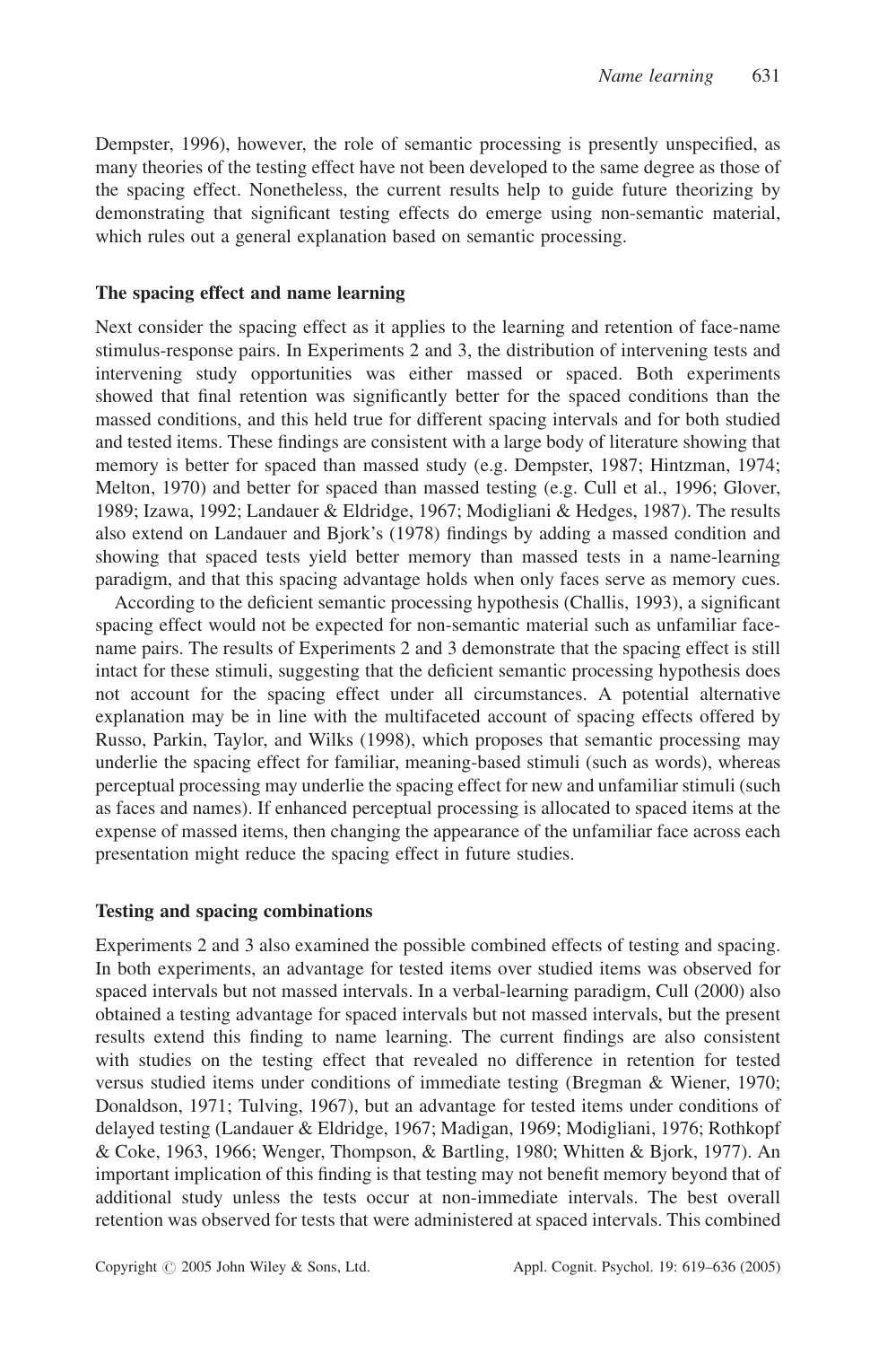effect of testing and spacing has been reported in a number of prior studies using verbal materials (Cull, 2000; Cull et al., 1996; Glover, 1989; Izawa, 1992; Modigliani & Hedges, 1987). The present study is the first, however, to show that this pattern extends to name learning under conditions in which faces serve as the only memory cues.

### The expanded retrieval effect

Experiments 2 and 3 included both uniform and expanding spacing intervals to further examine the expanded retrieval effect, given the small number of studies on this effect and the mixed results obtained in those studies. In Experiment 2, retention was best in the uniform  $(3-3-3)$  condition, followed by the expanded  $(1-3-5)$  condition, then the massed condition. This pattern held for both study and test conditions. In Experiment 3, a longer lag was used for the expanded interval, and results showed that retention was better for the spaced conditions than the massed condition, with no significant difference between uniform  $(3-3-3)$  and expanded  $(3-5-7)$  intervals. This pattern also held for both study and test conditions. As such, across different experiments and different spacing intervals, we did not observe an advantage of expanded intervals over uniform intervals.

These results contradict those of Landauer and Bjork (1978), who found that expanded intervals were better than uniform intervals for tested items (also see Cull et al., 1996), but uniform intervals were better for studied items. The results are consistent, however, with those of Cull (2000), who used a design similar to that used in our Experiments 2 and 3, but with words rather than names and faces as pairedassociates. Cull found no difference in retention for uniform versus expanded intervals, and this held for both test and study trials.

One might argue that the difficulty of successive retrieval attempts may not have been greater for the expanded  $(1-3-5)$  interval than the uniform  $(3-3-3)$  interval in Experiment 2, and this may explain why we failed to observe an expanded retrieval effect. When we increased the difficulty of subsequent retrieval for the expanded relative to the uniform condition (3–5–7 vs. 3–3–3), we eliminated the advantage for the uniform schedule that was observed in Experiment 2. Indeed, retrieval on a final test is often facilitated by more difficult retrieval conditions at the time of intervening tests. The benefits of testing are larger for free recall than for recognition intervening tests (Bjork & Whitten, 1974), for interfering than for non-interfering intervening test conditions (Cuddy & Jacoby, 1982; Whitten & Leonard, 1980), and for delayed tests than for immediate tests (Madigan, 1969; Modigliani, 1976; Rothkopf & Coke, 1963, 1966). Glover (1989) argues that difficult intervening test conditions facilitate elaborate retrieval processing, which yields a more durable memory trace relative to easier test conditions.

By gradually increasing the lag between repeated tests, the expanded retrieval technique creates conditions that maximize the potential for preventive maintenance in memory. Under an expanded schedule, retrieval is likely to be accurate yet increasingly difficult, which prevents information from being forgotten and at the same time allows for elaborate retrieval processing. Bjork (1988) suggests that the most optimal expanded interval for long-term retention would be one in which the tests are administered just prior to the point at which the item would have been forgotten. Thus, final retention should be enhanced for items tested at more difficult expanded intervals relative to less difficult uniform intervals, provided that the intervening retrieval rates are comparable.

This reasoning does not account for all of the inconsistencies in the data, however. Even when we used an expanding schedule that should have been progressively more difficult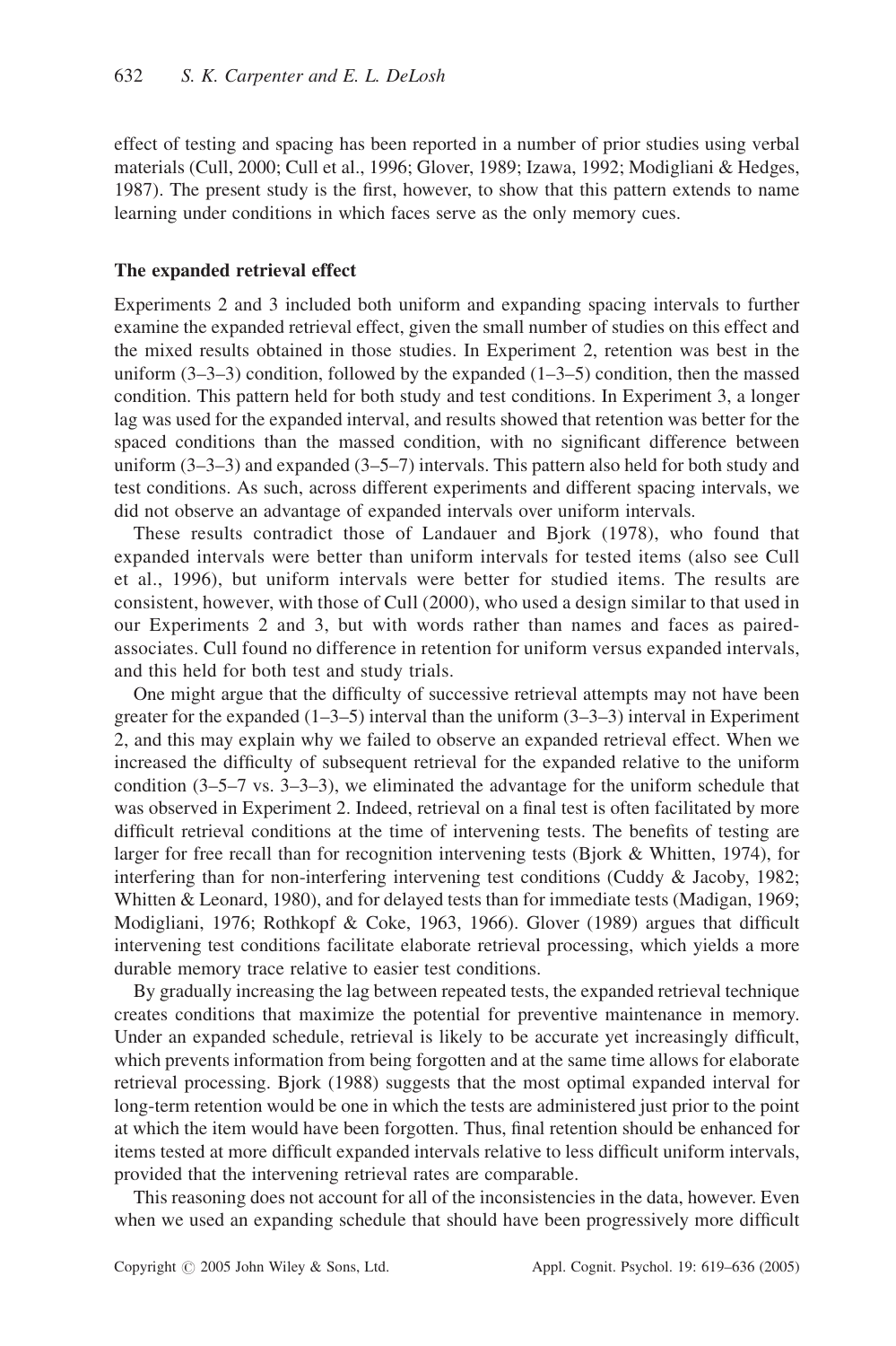than the uniform schedule, under conditions of comparable intervening test retrieval rates (Experiment 3), the expanded schedule did not yield better memory than the uniform schedule. Also note that Cull et al. (1996) and Cull (2000) used the same expanded and uniform intervals, yet they obtained an expanded retrieval effect in the former study but not in the latter study.

Such inconsistencies may be a result of the degree to which the expanded schedule promotes preventive maintenance. An advantage for expanded over uniform schedules seems to emerge when preventive maintenance is relied upon, but this advantage is eliminated or reversed when preventive maintenance is suppressed and corrective maintenance is relied upon instead. For example, Cull et al. (1996) demonstrated an advantage for expanded over uniform schedules using tests without feedback (which promote preventive maintenance), but no such advantage using tests with feedback (which promote corrective maintenance). Cull (2000) observed a small, non-significant advantage of expanded over uniform schedules using tests without feedback, and a reversal of this trend using tests with feedback. Although our study used tests without feedback and still failed to replicate the expanded retrieval effect, other factors (such as the specific intervals used) may have failed to maximize the potential for preventive maintenance to a necessary degree that would allow the advantage for expanded over uniform schedules to emerge. Further research is clearly needed to determine the boundary conditions for the expanded retrieval effect.

### Practical implications for name learning

The present results have several practical implications for everyday name learning. One suggestion is based on the act of retrieval compared to additional exposure. Experiments 1a and 1b demonstrated that retrieving a name only once, relative to receiving an additional presentation, approximately doubled the rate at which names were recalled on a final test. This finding suggests that when attempting to learn the names of new acquaintances, one should actively attempt to retrieve the newly learned names rather than request that the individual repeat their name.

A second suggestion is based on the combined effects of retrieval and spaced practice. Experiments 2 and 3 demonstrated that names repeatedly retrieved were better retained than names repeatedly presented, and names repeatedly retrieved at spaced intervals were retained almost three times as well as names repeatedly retrieved at massed intervals. These findings suggest that in order to maximize the benefits of repeated retrieval, one should attempt to retrieve newly learned names at spaced time intervals rather than in immediate succession. For example, mentally retrieving an acquaintance's name every few minutes during a conversation would be expected to be more effective than mentally retrieving the name in succession at the beginning of the conversation.

Finally, the results of the present study caution against the use of a non-distributed retrieval schedule when using retrieval as a means to improve name retention. Experiments 2 and 3 not only showed that massed retrieval was the least effective repetition schedule, it also rendered the otherwise beneficial effects of retrieval no more effective than that of an additional study opportunity. Furthermore, massed items were not retained any better than items presented only once. Distributed practice not only benefits name retention beyond that of massed practice, but also seems to be necessary in order to reap the benefits of retrieval and improve retention beyond that which would occur for just a single exposure. It is the combination of retrieval and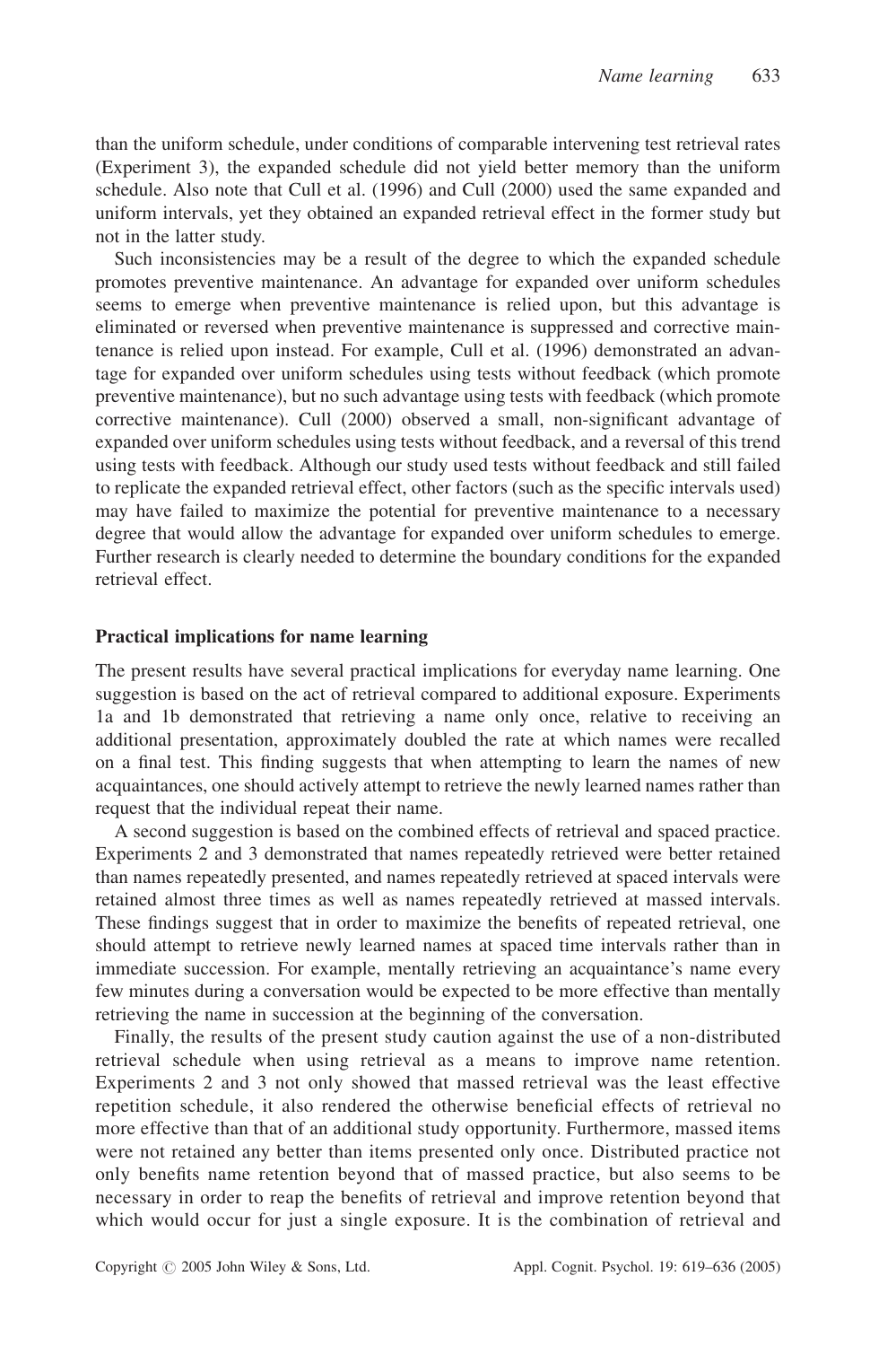spaced practice that offers a simple, yet highly effective strategy in improving one's memory for names.

#### ACKNOWLEDGEMENTS

Shana K. Carpenter, Department of Psychology, Colorado State University; Edward L. DeLosh, Department of Psychology, Colorado State University.

Portions of this research were presented at the Ellis-Battig Symposium of the 2004 Annual Meeting of the Rocky Mountain Psychological Association, Reno, April 15–17. We acknowledge several undergraduate research assistants for their help in data collection and scoring for these experiments: Karena Alons, Melissa Athey, Corey Condo, Jaclyn Gentry, David Gregory, Rachel Perez, Erin Stewart, Tania Valdez, and Aaron **White** 

#### **REFERENCES**

- Allen, G. A., Mahler, W. A., & Estes, W. K. (1969). Effects of recall tests on long-term retention of paired associates. Journal of Verbal Learning and Verbal Behavior, 8, 463-470.
- Bahrick, H. P., & Phelps, E. (1987). Retention of Spanish vocabulary over 8 years. Journal of Experimental Psychology: Learning, Memory, and Cognition, 13, 344–349.
- Bjork, R. A. (1988). Retrieval practice and the maintenance of knowledge. In M. M. Gruneberg, P. E. Morris, & R. N. Sykes (Eds.), *Practical aspects of memory* (pp. 397–401). New York: Academic Press.
- Bjork, R. A., & Whitten, W. B. (1974). Recency sensitive retrieval processes in long-term free recall. Cognitive Psychology, 6, 173–189.
- Bregman, A. S., & Wiener, J. R. (1970). Effects of test trials in paired-associate and free-recall learning. Journal of Verbal Learning and Verbal Behavior, 9, 689–698.
- Carrier, M., & Pashler, H. (1992). The influence of retrieval on retention. Memory and Cognition, 20, 633–642.
- Challis, B. H. (1993). Spacing effects on cued-memory tests depend on level of processing. Journal of Experimental Psychology: Learning, Memory, and Cognition, 19, 389–396.
- Cohen, G. (1990). Why is it difficult to put names to faces? British Journal of Psychology, 81, 287–297.
- Cohen, G., & Burke, D. M. (1993). Memory for proper names: a review. Memory, 1, 249–263.
- Cohen, G., & Faulkner, D. (1986). Memory for proper names: age differences in retrieval. British Journal of Developmental Psychology, 4, 187–197.
- Cuddy, L. J., & Jacoby, L. L. (1982). When forgetting helps memory: an analysis of repetition effects. Journal of Verbal Learning and Verbal Behavior, 21, 451–467.
- Cull, W. L. (2000). Untangling the benefits of multiple study opportunities and repeated testing for cued recall. Applied Cognitive Psychology, 14, 215–235.
- Cull, W. L., Shaughnessy, J. J., & Zechmeister, E. B. (1996). Expanding the understanding of the expanding-pattern-of-retrieval mnemonic: toward confidence in applicability. Journal of Experimental Psychology: Applied, 2, 365–378.
- Dempster, F. N. (1987). Effects of variable encoding and spaced presentations on vocabulary learning. Journal of Educational Psychology, 79, 162–170.
- Dempster, F. N. (1996). Distributing and managing the conditions of encoding and practice. In E. L. Bjork, & R. A. Bjork (Eds.), Handbook of perception and cognition: Memory (pp. 317–344). San Diego, CA: Academic Press.
- Donaldson, W. (1971). Output effects in multitrial free-recall. Journal of Verbal Learning and Verbal Behavior, 10, 577–585.
- Glover, J. A. (1989). The 'testing' phenomenon: not gone but nearly forgotten. *Journal of* Educational Psychology, 81, 392–399.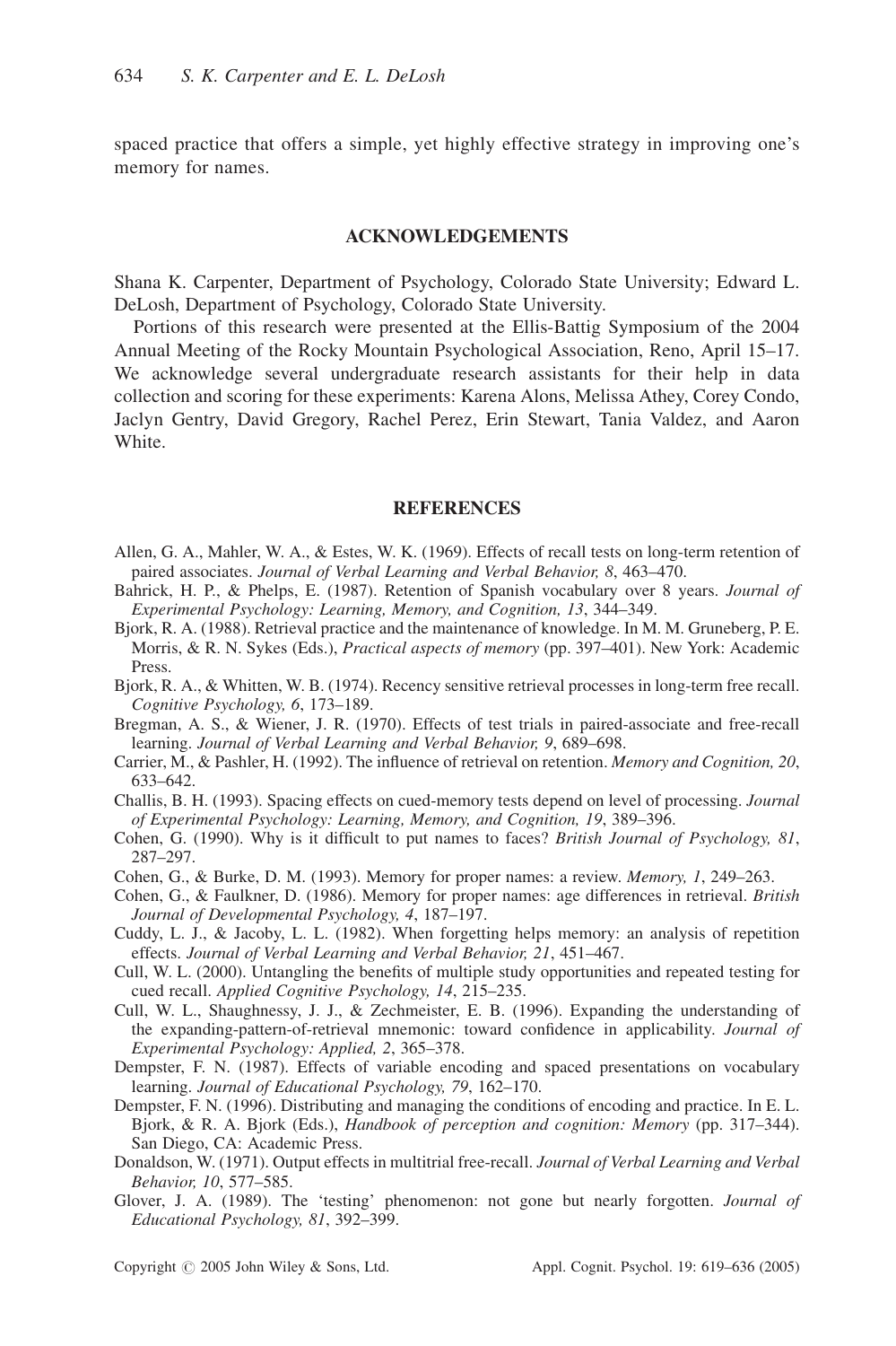- Greene, R. L. (1989). Spacing effects in memory: evidence for a two-process account. *Journal of* Experimental Psychology: Learning, Memory, and Cognition, 15, 371–377.
- Greene, R. L. (1990). Spacing effects on implicit memory tests. Journal of Experimental Psychology: Learning, Memory, and Cognition, 16, 1004–1011.
- Hintzman, D. L. (1974). Theoretical implications of the spacing effect. In R. L. Solso (Ed.), Theories in cognitive psychology: The Loyola symposium (pp. 77–99). Potomac, MD: Erlbaum.
- Hintzman, D. L., & Rogers, M. K. (1973). Spacing effects in picture memory. Memory and Cognition, 1, 430–434.
- Izawa, C. (1992). Test trial contributions to optimization of learning processes: study/test trials interactions. In A. F. Healy, & S. M. Kosslyn (Eds.), Essays in honor of William K. Estes: From learning theory to connectionist theory (Vol. 1, pp. 1–33). Hillsdale, NJ: Erlbaum.
- Kuo, T., & Hirshman, E. (1996). Investigations of the testing effect. American Journal of Psychology, 109, 451–464.
- Landauer, T. K., & Bjork, R. A. (1978). Optimum rehearsal patterns and name learning. In M. M. Gruneberg, P. E. Morris, & R. N. Sykes (Eds.), Practical aspects of memory (pp. 625–632). New York: Academic Press.
- Landauer, T. K., & Eldridge, L. (1967). Effects of tests without feedback and presentation-test interval in paired-associate learning. Journal of Experimental Psychology, 75, 290–298.
- Madigan, S. A. (1969). Intraserial repetition and coding processes in free recall. *Journal of Verbal* Learning and Verbal Behavior, 8, 828–835.
- McCarty, D. L. (1980). Investigation of a visual imagery mnemonic device for acquiring facename associations. Journal of Experimental Psychology: Human Learning and Memory, 6, 145–155.
- McDaniel, M. A., & Fisher, R. P. (1991). Tests and test feedback as learning sources. Contemporary Educational Psychology, 16, 192–201.
- McWeeny, K. H., Young, A. W., Hay, D. C., & Ellis, A. W. (1987). Putting names to faces. *British* Journal of Psychology, 78, 143–149.
- Melton, A. W. (1970). The situation with respect to the spacing of repetitions and memory. Journal of Verbal Learning and Verbal Behavior, 9, 596–606.
- Modigliani, V. (1976). Effects on a later recall by delaying initial recall. Journal of Experimental Psychology: Human Learning and Memory, 2, 609–622.
- Modigliani, V., & Hedges, D. G. (1987). Distributed rehearsals and the primacy effect in single-trial free recall. Journal of Experimental Psychology: Learning, Memory and Cognition, 13, 426–436.
- Morris, P. E., & Fritz, C. O. (2000). The name game: using retrieval practice to improve the learning of names. Journal of Experimental Psychology: Applied, 6, 124–129.
- Morris, P. E., & Fritz, C. O. (2002). The improved name game: better use of expanding retrieval practice. Memory, 10, 259–266.
- Morris, P. E., Fritz, C. O., & Buck, S. (2004). The name game: acceptability, bonus information and group size. Applied Cognitive Psychology, 18, 89–104. DOI: 10.1002/acp.948
- Nungester, R. J., & Duchastel, P. C. (1982). Testing versus review: effects on retention. *Journal of* Educational Psychology, 74, 18–22.
- Rothkopf, E. Z., & Coke, E. U. (1963). Repetition interval and rehearsal method in learning equivalences from written sequences. Journal of Verbal Learning and Verbal Behavior, 2, 406– 416.
- Rothkopf, E. Z., & Coke, E. U. (1966). The effect of some variations in procedure on response repetition following verbal outcomes. Journal of Verbal Learning and Verbal Behavior, 5, 86–91.
- Russo, R., Parkin, A. J., Taylor, S. R., & Wilks, J. (1998). Revising current two-process accounts of spacing effects in memory. Journal of Experimental Psychology: Learning, Memory, and Cognition, 24, 161–172.
- Schmidt, R. A., & Bjork, R. A. (1992). New conceptualizations of practice: common principles in three paradigms suggest new concepts for training. Psychological Science, 3, 207-217.
- Stanhope, N., & Cohen, G. (1993). Retrieval of proper names: testing the models. British Journal of Psychology, 84, 51–65.
- Tulving, E. (1967). The effects of presentation and recall of material in free-recall learning. Journal of Verbal Learning and Verbal Behavior, 6, 175–184.
- University of Stirling. (2003). The psychological image collection at stirling (PICS). Retrieved August 8, 2003, from http://lionel.stir.uk